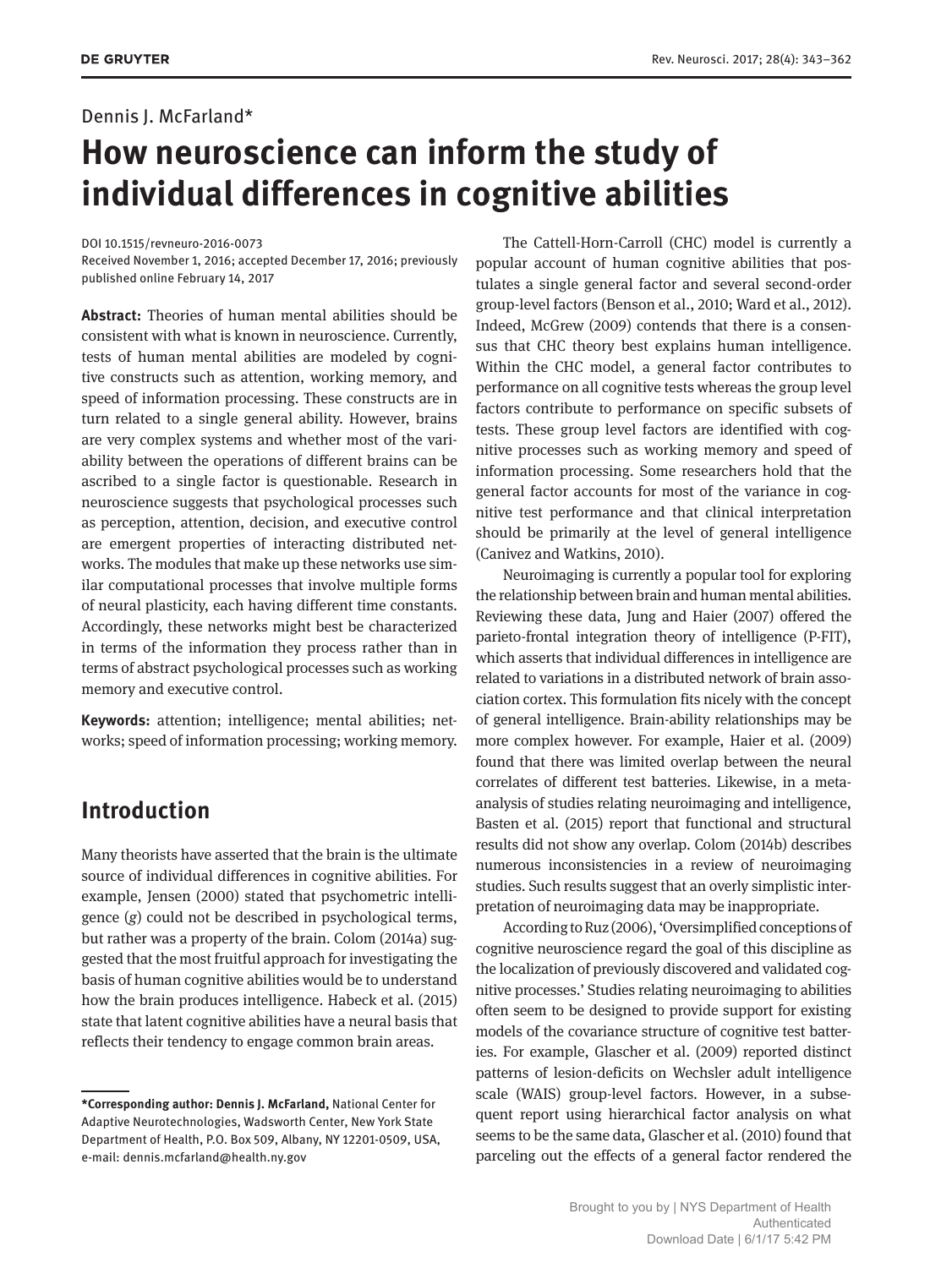effects of the group-level factors nonsignificant. Karama et al. (2011) also report that parceling out the effects of a general factor eliminated specific group-level patterns of significant effects. As discussed by Glascher et al. (2010), their use of the Schmid-Leiman transform results in a general factor that 'absorbs' as much variance as possible from the observed test scores. The loadings for grouplevel factors are then essentially partial correlations (i.e. all variance that could be attributed to the general factor is removed). However, as illustrated by McFarland (2017), whether to attribute variance to general or group-level factors is ambiguous and requires some assumptions about causality. These neuroimaging studies deal only with correlations. Causal inferences need to be based on additional independent sources of information.

Modern neuroscience spans a variety of subdisciplines. To date, neuroimaging methods, such as functional magnetic resonance imaging (fMRI) and electroencephalography (EEG), are common methods for exploring the relationship between brain and mental abilities. However, this molar approach does not provide the same sort of detailed description of the mechanisms of neural information processing as more reductionist approaches. Although neuroimaging studies are concerned with the question of where in the brain information is processed, reductionist approaches are concerned with how information is processed in the brain. Ideally, information from both molar and reductionist approaches can be combined to provide comprehensive views of neural information processing.

Factor analytic studies of human cognitive abilities have evolved from models that emphasize content (Cohen, 1952) to those that emphasize elementary cognitive processes (Benson et al., 2010). Studies of neural information processing are beginning to clarify the nature of attention, memory, and speed of processing; constructs central to many theories of human mental abilities (Schweizer, 2005). In what follows, I will discuss some of the recent findings in neuroscience that relate to these constructs. Neuroscience is a very large field of study, and it is only possible to give a few illustrative examples of recent trends. Nonetheless, these examples suggest that simple conceptualizations of these elementary cognitive processes are not supported by what is known of neural information processing. More recent conceptualizations of neural information processing from network science may be more useful.

# **Attention**

As noted by Posner (1975), 'attention is not a single concept but the name of a complex field of study.' This

topic is concerned with selectivity in performance resulting from 'forces operating at all psychological levels, from sensation through cognition to response' (Naatanen, 1992). As such, the term attention refers to many psychological processes. This multifaceted view of attention is supported by psychometric studies. In a review of the early psychometric literature, Stankov (1983) concluded that measures of intelligence correlate with several distinct aspects of attention. Likewise, both Schweizer et al. (2005) and Burns et al. (2009) report that multiple facets best accounted for the relationship of attention and intelligence. Moosbrugger et al. (2006) reported that a collection of tests of attention were best accounted for by a model with a perceptual attention factor common to all of the tests and an executive attention factor restricted to a subset of these tests.

One of the earliest demonstrations of attention in neurophysiology was the report by Hernandez-Peon et al. (1956) that visual attention attenuated the auditory evoked response in the cochlear nucleus of cats. Although this finding was initially considered by many to be due simply to the orientation of the peripheral hearing apparatus, subsequent work identified a complex series of descending pathways that regulate the gain of the auditory afferent pathways (Suga et al., 2000). In addition, mechanisms of attentional selection are also involved in more central neural systems (e.g. Fecteau and Munoz, 2006).

Visual spatial attention involves both the orientation of foveal vision as well as the processing of more peripheral visual features [i.e. covert visual attention (Bisley, 2011)]. Control of visual spatial attention involves multiple distributed neural structures at both cortical and subcortical levels including the frontal eye fields, the lateral intraparietal area, the superior colliculus, as well as thalamic, striatal, and cerebellar structures (Bisley, 2011; Krauzlis et al., 2013). These areas contribute to differing aspects of voluntary and reflexive attention. Attention can also be object-centered and there is evidence that there are separate neural systems for spatial and object-based attention (Schenkluhun et al., 2008).

Modulation of stimulus sensitivity can involve rapid, task-dependent effects on neural receptor gain and tuning. For example, David et al. (2008) report that spatial attention modulates the gain but not tuning of V4 neural units whereas feature-based attention can sharpen tuning in this same area. Task-dependent effects on neural tuning have also been described in the auditory cortex (Atiani et al., 2014) and inferior colliculus (Slee and David, 2015). Sharpening of tuning in the auditory cortex can involve both an increase in the gain of the target frequency as well as a suppression of other frequencies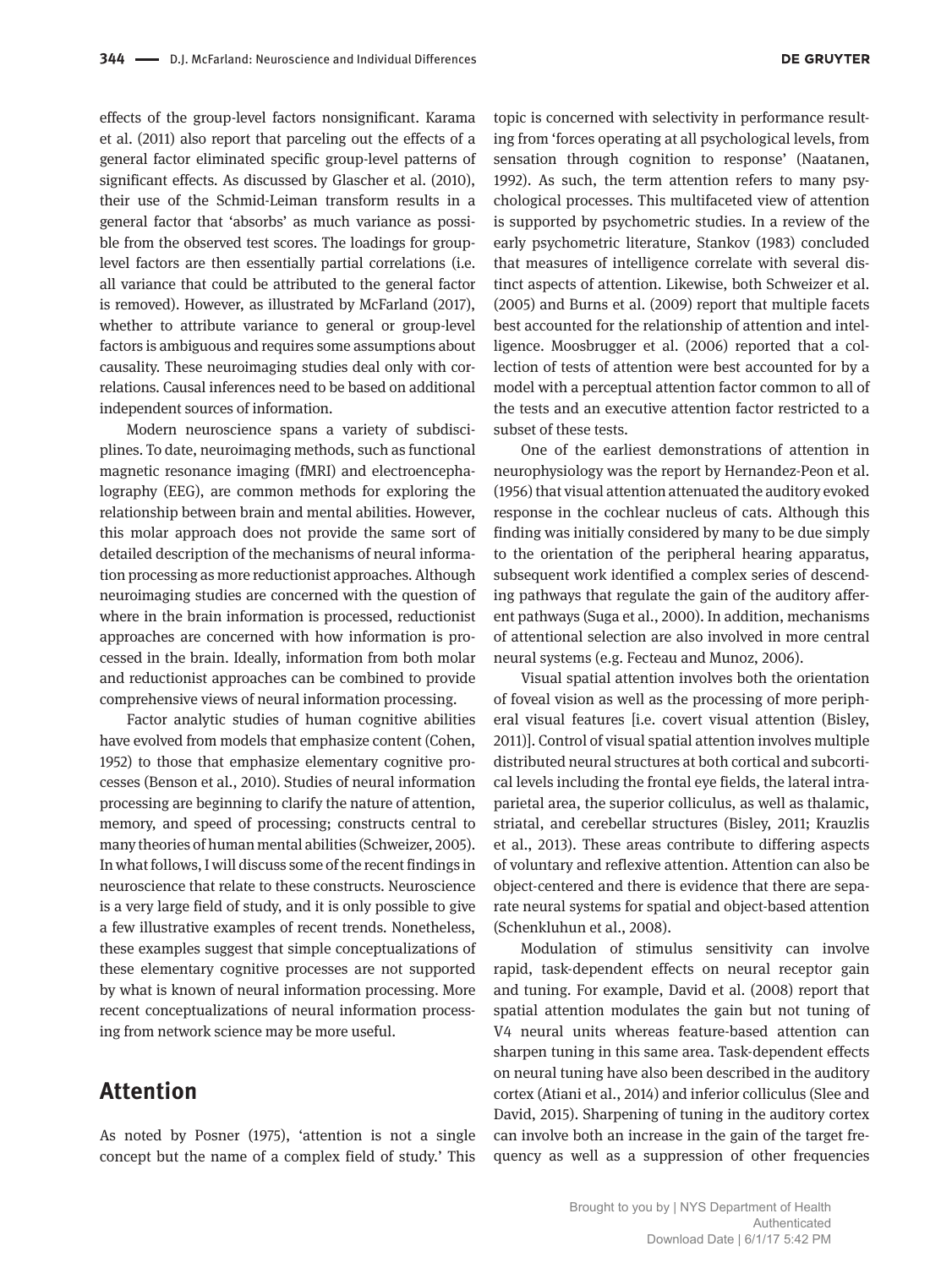(O'Connell et al., 2014). In the visual system, rapid activation of areas matched to the spatial scale of targets has been reported (Hopf et al., 2006). Thus, there are multiple ways in which central neural attentive mechanisms can rapidly adapt to enhance information processing.

There are mechanisms in the brain for selectively modulating different populations of neurons representing diverse aspects of the external environment. The environment is represented in the brain by the way in which the receptive fields of cortical neurons are tuned. Receptive field tuning is the result of the interaction between excitatory and inhibitory influences on individual neurons (Isaacson and Scanziani, 2011). The structure of synaptic connectivity gradually increases the complexity of representations as one ascends sensory pathways (Hirsch, 2003). Cortical receptive fields are molded by different subtypes of cortical interneurons that have specific functions such as gain modulation or disinhibition (Hangya et al., 2014). These GABAergic interneurons are in turn modulated by subtype-specific afferents from subcortical nuclei (Bacci et al., 2005).

The central mechanisms of attention are complex. Selective modulation of information processing in distributed forebrain sites involves the action of midbrain and brainstem afferents such as those from cholinergic, adrenergic, dopaminergic, and serotonergic nuclei (Green et al., 2008; Harris and Thiele, 2011). Each of these modulating afferents has unique effects. For example, in rat barrel cortex, cholinergic stimulation abolishes synchronous slow waves and increases tonic firing whereas adrenergic stimulation also abolishes slow waves but decreases firing rates (Castro-Alamancos and Gulati, 2014). Cholinergic afferents activate the visual cortex by facilitating somatostatin-expressing inhibitory interneurons, which in turn inhibit parvalbumin-expressing interneurons (Chen et al., 2015). However, the effects of cholinergic modulation are not the same in all neural circuits. For example, activating cholinergic muscarinic receptors in the auditory lemniscal thalamus produces depolarization and tonic firing. In contrast, activating cholinergic muscarinic receptors results in hyperpolarization in the nonlemniscal auditory thalamus (Mooney et al., 2004).

A major source of forebrain acetylcholine is provided by the basal forebrain, a collection of cholinergic and noncholinergic neurons that span several diverse anatomical regions including the septal nucleus, diagonal band of Broca, magnocellular preoptic nucleus, and the globus pallidus (Saper, 1984). These cells are organized into specific groups that project to multiple cortical targets, the overlap of which reflects their interconnectedness (Zaborszky et al., 2015). Zaborszky et al. (2015)

speculate that basal forebrain projections support coactivation of distinct cortical areas that control a particular behavioral domain. This could explain how networks of cortical areas show correlated fluctuations in resting state activity. That is, distinct basal forebrain cell groups can provide modulatory input to interacting cortical areas. Consistent with this view, Nelson et al. (2005) report that stimulation of prefrontal cortex resulted in acetylcholine release in posterior parietal cortex. Likewise, Rasmusson et al. (2007) found that inactivation of prefrontal cortex inhibited sensory-evoked acetylcholine release in somatosensory cortex. In a meta-analysis of effects on neuroimaging, Sutherland et al. (2015) concluded that nicotinic acetylcholine agonists reduce default mode network activity and enhance executive control network regions. The basal forebrain thus seems to be an important efferent for the cortical regulation of the activity of central networks.

These neural mechanisms of attention are relevant to the study of human individual differences in cognitive abilities because there are individual differences in the kinetics of these neural modulators. For example, cholinergic transmission depends on the number of cells in cholinergic centers, synthesis of the transmitter, sensitivity and density of cholinergic receptors, and inactivation by acetylcholinesterase (Soreq, 2015). There are genetic and environmental factors that interact to modify all aspects of cholinergic transmission. Other neuromodulators have similar complex kinetics.

This brief review of neural mechanisms of attention illustrates the complex nature of the processes included within this topic. Attentional mechanisms vary with the content of the information considered (e.g. sensory or higher-order, object, or spatial). Individual differences in these diverse facets of attention may have multiple genetic and environmental determinants.

## **Memory**

Measures of working memory (Ackerman et al., 2005; Schmiedek et al., 2009) and long-term memory (Kaufman et al., 2009; Unsworth, 2010) both have a strong association with measures of intelligence. In addition, working memory has been used as a latent factor to model cognitive test performance (Tulsky and Price, 2003; Benson et al., 2010) and represents a central construct in many current accounts of the components of intelligence. In contrast with short-term memory, the construct of working memory implies both a storage and a processing component (Baddeley, 2012). Both storage and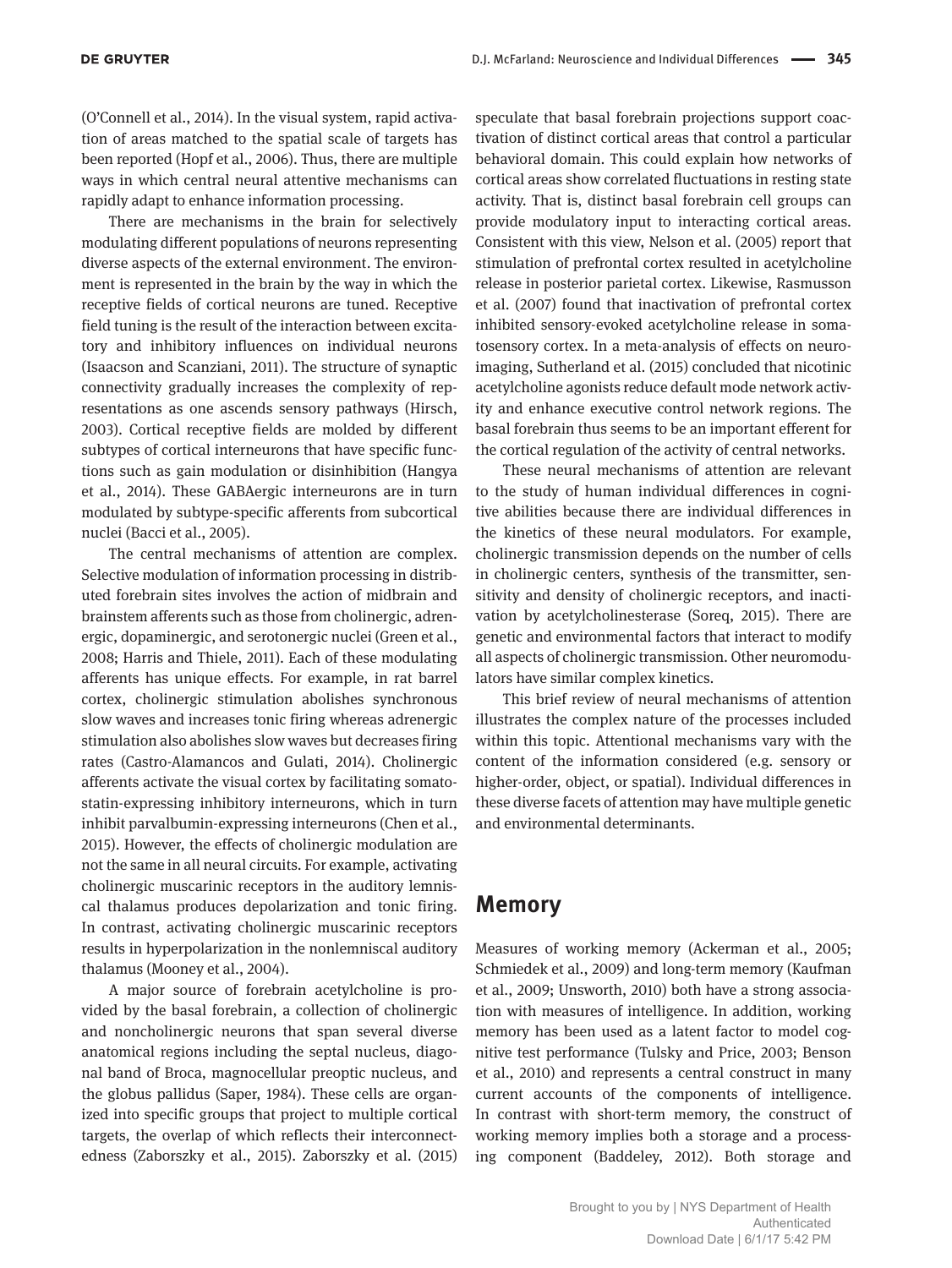processing components of working memory seem to be related to intelligence (Wongupparaj et al., 2015). A popular account suggests that working memory involves a domain-independent executive component, often associated with processing in the prefrontal cortex, as well as several domain-specific components, associated with storage. However, Levy and Goldman-Rakic (2000) have reviewed evidence that there are at least two domain-specific prefrontal working memory networks that deal with visual-spatial and visual-object information. Storage and processing functions are not anatomically separated in this model (Levy and Goldman-Rakic, 2000).

Early research sought to localize the site of the memory engram without success (Grossman, 1967). Subsequent work suggested that the substrates of different types of learning and memory are located in a variety of distinct brain regions (Thompson, 2005). These include early sensory areas (David et al., 2008), association cortex (Gonzalez-Tapia et al., 2016), subcortical nuclei (Ho et al., 2015), and the spinal cord (Wolpaw, 1997). Thus, plasticity seems to be a general property of all neural tissue.

Neural plasticity is involved in information processing throughout the nervous system of mammals. Although there are a number of potential mechanisms for neural plasticity, changes in synaptic connectivity are the most frequently discussed (Citri and Malenka, 2008). There are multiple forms of synaptic plasticity spanning multiple timescales (Larsen and Sjostrom, 2015). In addition, synaptic plasticity is thought to be an important feature of information processing in neural circuits (Destexhe and Marder, 2004; Chaudhuri and Fiete, 2016). For example, auditory stimulus sequences such as those found in speech vary over time and thus require the integration of information beyond the immediate input. The receptive fields of units in the auditory cortex have spectral-temporal tuning characteristics (Froemke and Schreiner, 2015), making them appropriate for encoding time-varying signals. Thorson et al. (2015) have described how neurons modeled as recursive filters with short-term plasticity are better able to account for sensory tuning properties of auditory neurons than simple linear filters. Thus, shortterm plasticity seems to be a mechanism for solving the problem of representing sensory information extended in time.

The mismatch negativity is often regarded as an index of auditory sensory memory (Naatanen et al., 2001). The mismatch negativity is the difference in the evoked potentials produced by frequent and rare stimuli and represents a means by which responses to novel stimuli are enhanced. Novelty detection necessarily requires processing information extended over time. Althen et al. (2013)

suggest that acoustic regularities are encoded at different levels of the auditory system as middle latency potentials are sensitive to mismatches of simpler stimulus features as compared to later potentials that respond to a wider range of more complex mismatch features. Their results suggest that auditory change detection involves a distributed system that is not confined to later time periods and higher cortical centers. Thus, short-term plasticity occurs at multiple sites during the processing of information in the ascending auditory pathways.

One influential view of cortical organization holds that the basic unit of information processing is a canonical microcircuit (Bastos et al., 2012). According to the canonical microcircuit view, the cortex consists of cell assemblies that all process information with the same basic operations (Douglas and Martin, 2004). In this view, cortical areas differ in terms of the content of the information they process, rather than in terms of the nature of the processes they support. Content is then determined by extrinsic connections. Although there are anatomical differences between cortical regions, these may be quantitative rather than qualitative (Barbas, 2015). From this perspective, it is interesting that cultures of dissociated cortical neurons are able to form networks capable of spatiotemporal information processing (Ju et al., 2015). This implies that memory is an intrinsic property of cortical networks rather than the property of a limited number of specific areas.

If plasticity is a general property of neural circuits involved in all forms of information processing, then the distinction between processing and storage may not be useful. This follows from the fact that information processing occurs at each synapse and, as a result, processing occurs at all points along neural pathways (i.e. there is no such thing as pure storage). At the same time, these models imply that there are an unlimited number of slots for working memory storage (Bays, 2015). This view of short-term plasticity as a feature of virtually all central nervous system structures contrasts with the commonly held notion that working memory critically involves the prefrontal cortex (Braver et al., 1997; Gerton et al., 2004). In this regard, it is instructive to consider the kinds of tasks that are typically used to measure the construct of working memory in tests of human cognitive abilities.

Digit span is a component of many cognitive test batteries (McGrew and Woodcock, 2001; Wechsler, 2008) and is often modeled as an index of working memory (Benson et al., 2010; Ward et al., 2012). Successful performance of any cognitive test requires remembering the goal of the task, which may be represented in prefrontal areas (Miller and Cohen, 2001; Duncan et al., 2012). Digit span uses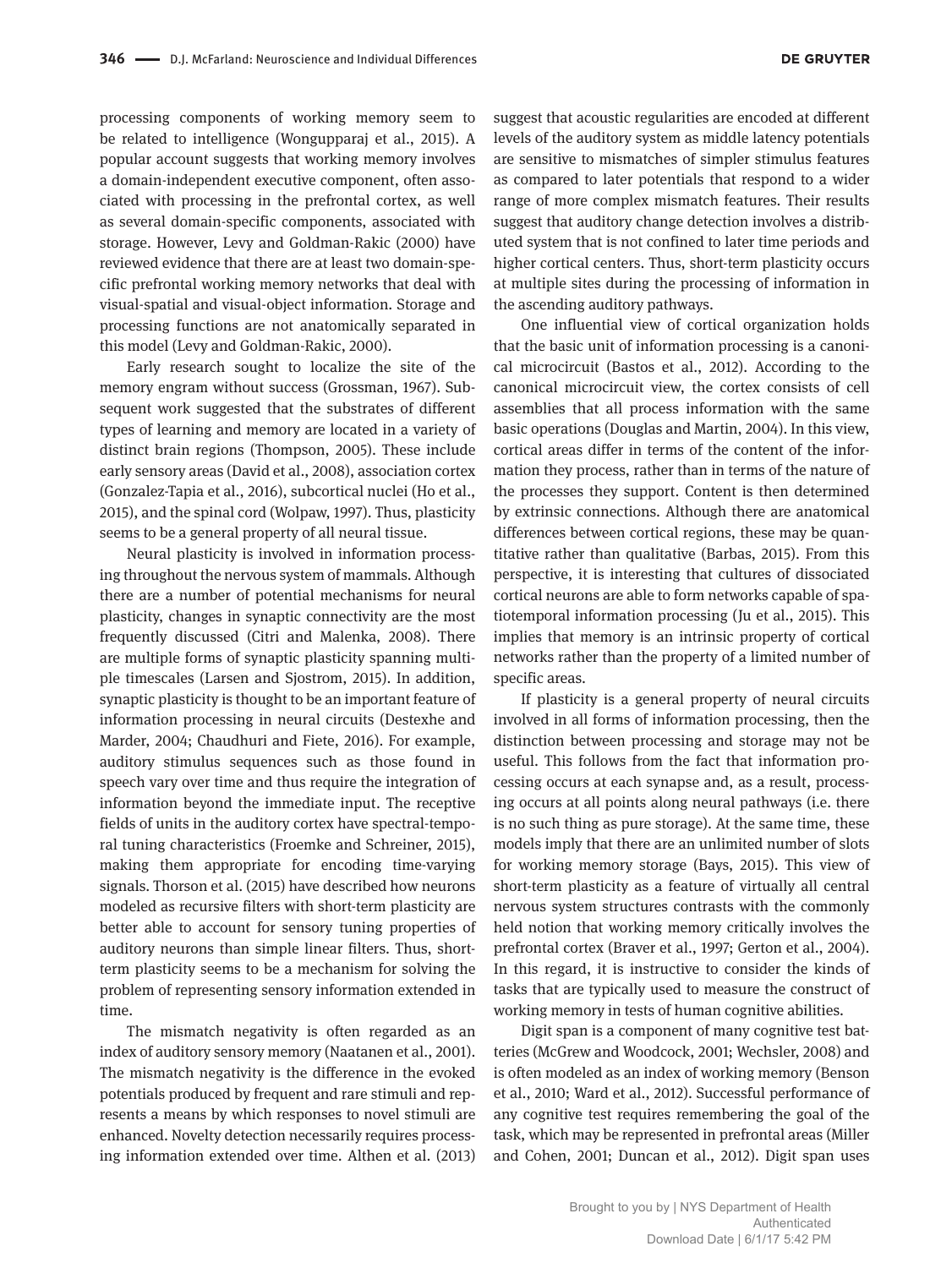verbal material (i.e. digits), often presented aurally. Perceptual processing of this verbal material likely involves short-term plasticity in the auditory cortex as discussed previously. In addition, because verbal recall is required, speech-associated motor areas are also involved. Finally, A number of studies have provided support for the notion that attentional mechanisms are important in information maintenance by preventing interference (Kane and Engle, 2002; Fukuda and Vogel, 2009). Like other cortical modules, each of these neural systems uses short-term plasticity as part of the process of executing the task at hand. Although short-term plasticity is ubiquitous, the neural areas critically involved in the digit span task are more localized (Irlbacher et al., 2014). Thus, it may be the content of the information processing that is important for the localization of areas active during digit span performance rather than the elementary cognitive processes employed.

Support for models of working memory, which emphasize the role of the prefrontal cortex, is provided by the observation that monkeys performing delayed response tasks show persistent activity in prefrontal cortex and associated thalamic nuclei during the delay interval (Fuster and Alexander, 1971). However, Sreenivasan et al. (2014) have more recently reviewed evidence that implicates prefrontal persistent activity in attention directed toward representations maintained in sensory cortex. This view provides a more distributed view of the representation of working memory and also emphasizes the importance of attention.

The role of attentional processes in tasks designed to evaluate working memory suggests that these two elementary cognitive processes are not distinct. It is also worth noting that the distinction between working memory and intelligence may not be distinct either (Oberauer et al., 2008). Although this is a controversial issue (Beier and Ackerman, 2005), there does seem to be considerable overlap between the psychometric constructs of working memory and intelligence, particularly when considering the relationship between fluid intelligence and working memory (Kane et al., 2005). Although attention, working memory, and fluid intelligence may show considerable overlap, short-term memory tasks can be disassociated on the basis of content (Cacace et al., 1992; Levy and Goldman-Rakic, 2000; Mackintosh and Bennett, 2003). Thus, constructs such as attention, memory, and intelligence may not be distinct, but short-term retention of material may be readily dissociated based on content.

It is likely that mechanisms of short-term plasticity are not separable at a molar level from other aspects of taskdependent information processing. For example, early

work with lesions of the inferotemporal cortex in primates suggested dissociation between memory and perception (Wilson et al., 1968). This distinction between perception and memory in the ventral visual stream is consistent with notions of the anatomical modularization of function. However, more recent studies suggest that there may be overlap between the areas critical for memory and perception in inferotemporal cortex (Murray and Richmond, 2001). Likewise, the hippocampus, generally regarded as a structure critical for episodic memory, also seems to be involved in the perception of spatially coherent scenes (Maguire et al., 2016). In modeling ventral stream processing, Forwood et al. (2012) suggest that the basic computations carried out might be the same all along the visual pathways with differences being due to different levels of representational complexity. Thus, it may be the nature of the information processed rather than particular elementary cognitive processes that characterize differences in the function of brain areas. As suggested by Bussey and Saksida (2007) 'rather than trying to map psychological functions onto brain modules, we could benefit by instead attempting to understand the functions of brain regions in terms of the representations they contain and the computations they perform.' The brain may be modularized according to the type of information processed rather than according to abstract psychological processes.

As is the case with attention, memory is a property of many diverse neural systems. Indeed, memory seems to be a general property of neural systems, rather than a localized function. These distributed memory systems vary in large part in terms of the nature of the information being processed.

# **Speed of information processing**

Jensen (2000) suggested that the speed of information processing might be the fundamental elementary ability underlying general intelligence. In an early attempt to relate neurophysiology and intelligence, Reed and Jensen (1992) correlated what they assumed to be a measure of nerve conduction velocity with intelligence. Their measure of conduction velocity was the latency of the P100 visual evoked potential. Reed and Jensen (1992) interpreted the positive correlation between P100 latency and scores on Raven's Advanced Progressive Matrices as due to individual differences in processing speed, which they hypothesized was due to cortical nerve conduction velocity. However, this interpretation of the P100 latency was naïve, as the initial response in human primary visual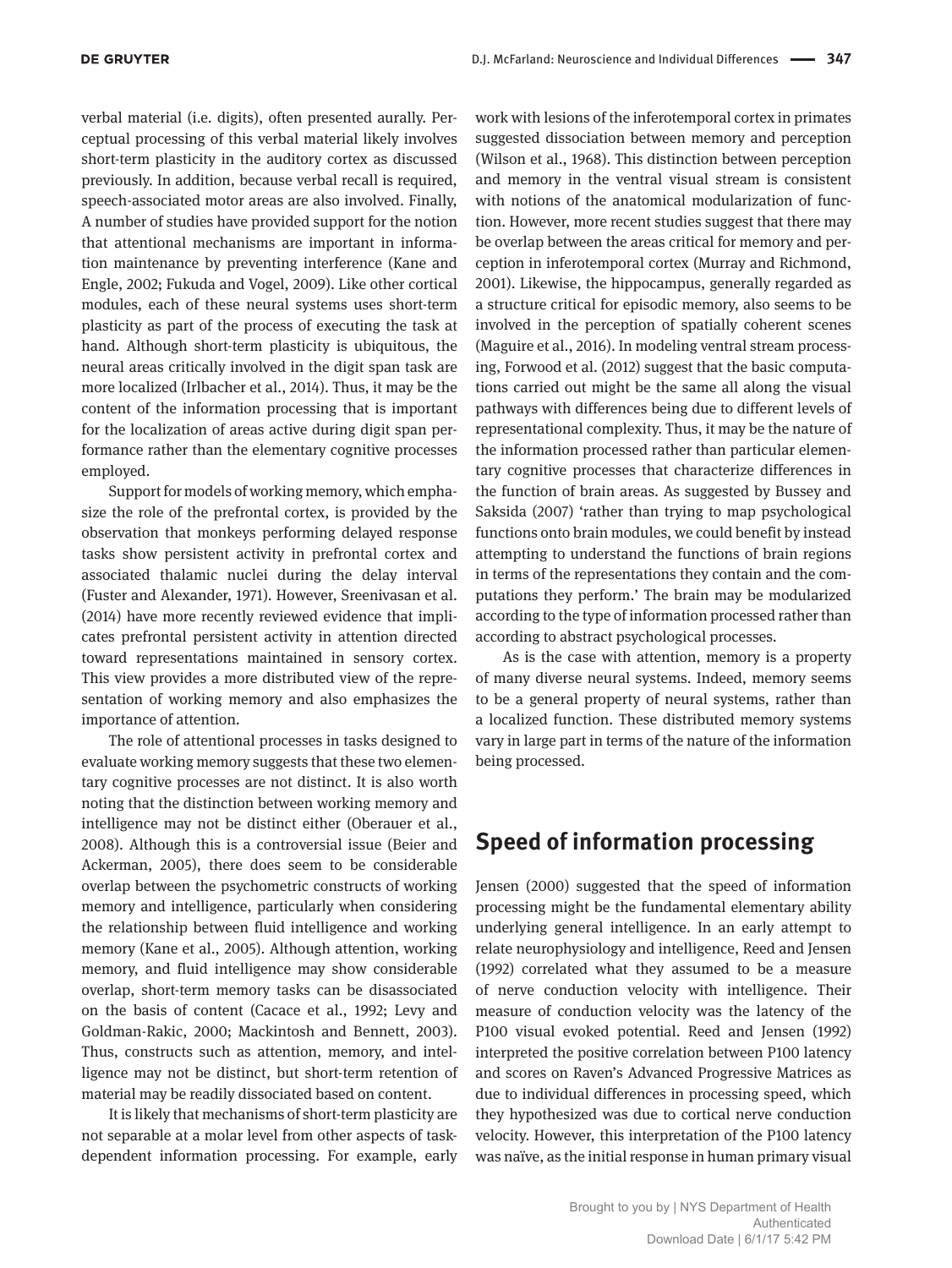cortex occurs at approximately 40 to 50 ms after stimulus presentation (Poghosyan and Ioannides, 2007) and the response at approximately 100 ms probably represents a later resonance between multiple brain areas. This example serves as a warning against overly simplistic interpretations of complex phenomena.

The speed of information processing is included as a latent variable in several current models of intelligence. For example, scores on the symbol search, coding, and cancellation subtests define a speed factor for modeling the covariance structure of the WAIS (Benson et al., 2010; Ward et al., 2012). Scores on rapid naming, retrieval fluency, visual matching, decision speed, and cross out subtests have been used to define a speed factor for modeling the covariance structure of the WJ-III (McGrew and Woodcock, 2001). In addition, a number of abilities researchers study tests of processing speed such as reaction time and inspection time to identify elementary cognitive processes associated with intelligence (Sheppard and Vernon, 2008).

Reaction time and inspection time have been popular elementary cognitive tasks that presumably serve as relatively pure indices of speed of information processing. In a review of research examining the relationship between intelligence and speed of information processing, Sheppard and Vernon (2008) concluded that various measures of mental speed, including reaction time and inspection time, all correlate with intelligence. Johnson and Deary (2011) provide psychometric evidence that these elementary tests measure the same general construct as that measured by tests of speed included in cognitive test batteries. Johnson and Deary (2011) also concluded that the factor measured by elementary cognitive tests 'likely affects all brain structures and regions.' Staufer et al. (2012) found that a collection of temporal processing tasks were best described by a hierarchical model with modality-specific auditory and visual factors and a second-order general factor. However, other researchers have found a more complex, nonunitary relationship between measures of information processing speed and intelligence (Danthiir et al., 2012; Tachibana et al., 2014).

Inspection time is an elementary cognitive task that has been considered to be a particularly relevant biomarker for cognitive aging (Deary et al., 2010). The typical visual version of the inspection time task requires individuals to make judgments about the length of two lines presented simultaneously for a brief time, followed by a visual masking stimulus. Auditory versions of the inspection time task have also been proposed that include temporal order discrimination tasks. Sheppard and Vernon (2008) report that these auditory tasks are as valid as

other speed tests. However, Olsson et al. (1998) found judgments of temporal order for loudness to correlate with a measure of intelligence whereas judgments of temporal order for pitch did not. This is not surprising as thresholds for temporal order vary widely between different stimulus features (McFarland et al., 1998). Fink et al. (2006) found that individual differences in temporal order judgments seemed to be determined by both feature-specific processing mechanisms and modality-independent mechanisms. There is thus some inconsistency in the extent to which a single individual difference factor in temporal resolution is expressed across all stimulus features. Interestingly, temporal order discrimination is influenced by attention (Schettino et al., 2016). Likewise, Bourke et al. (2013) provide evidence that attention influences the brain areas activated in preparation for visual search, another test of mental speed. These results suggest that the speed of processing and attention are not entirely independent factors.

Livingstone and Hubel (1988) proposed that the primate visual system is segregated into several subsystems specialized for the analysis of distinct visual features. Their model consisted of a dorsal stream specialized for processing movement with high temporal resolution and a ventral stream, specialized for processing form and color with high spatial resolution. Subsequent investigators have argued that there is a progressive decrease in temporal resolution as one moves toward higher areas along the ventral visual pathway (D'Souza et al., 2011; Gauthier et al., 2012). However, Stigliani et al. (2015) suggested that differences in temporal resolution along the ventral visual pathway are more closely associated with the natural temporal statistics of the features that these areas are specialized for processing. In any case, it seems that temporal resolution varies considerably across brain areas processing different perceptual features. These results show that brains do not seem to be characterized by a unitary temporal resolution. However, these differences occur within individual brains and it has not been demonstrated as a source of individual differences.

Visual search tasks figure prominently in psychometric measures of information processing speed. Neuroimaging studies report activation of frontal-parietal areas during visual search tasks as well as activations in various components of the visual system (Makino et al., 2004; Hayakawa et al., 2006; Wei et al., 2011). Some of the frontal-parietal activations are associated with areas involved in the control of eye movements (Nobre et al., 2002). Habeck et al. (2015) showed that tests of fluid reasoning and processing speed are dissociable both in terms of the correlations between test scores and in terms of the brain areas activated during performance of these tests.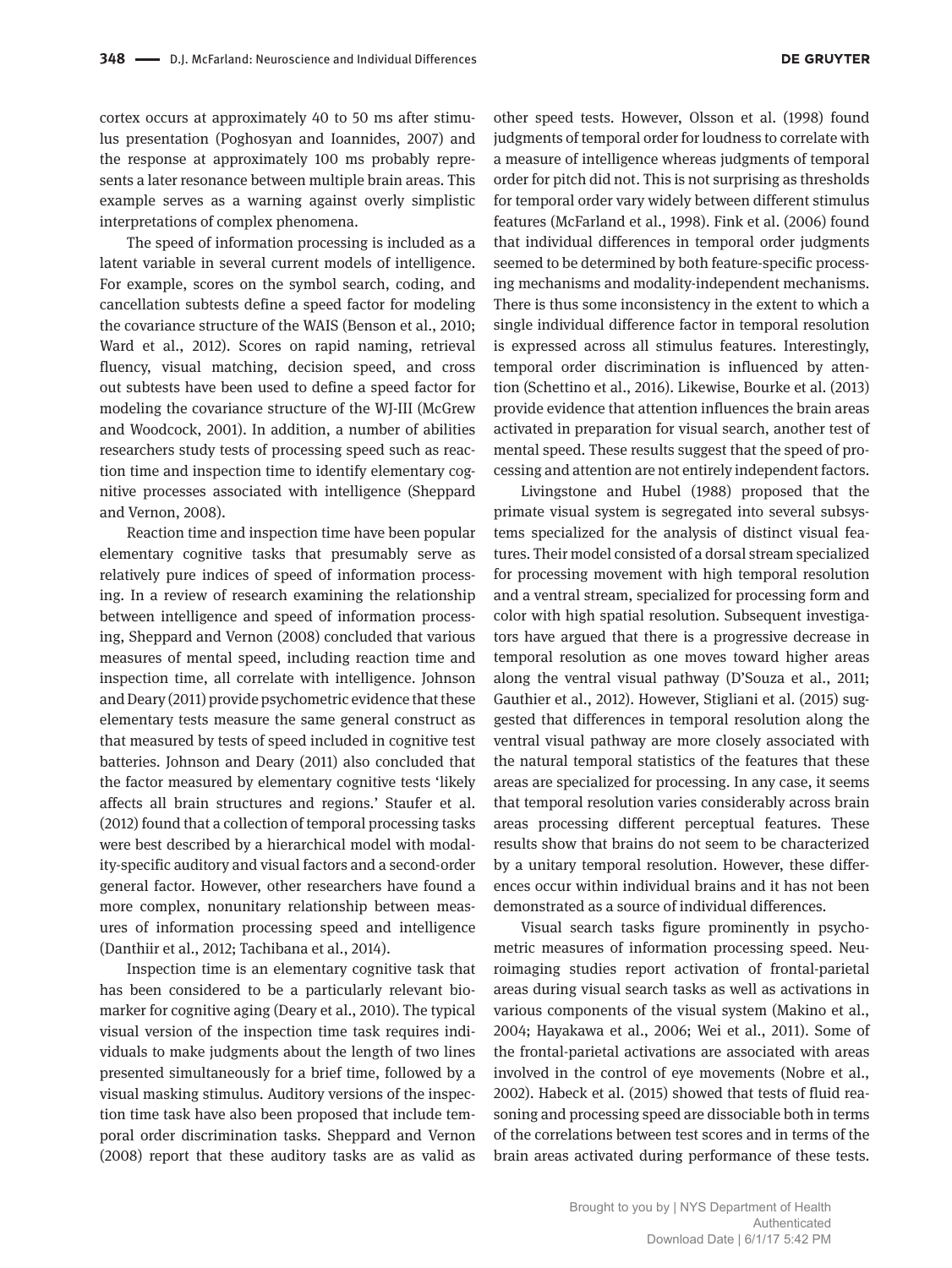Inspection of the Habeck et al. (2015) results suggests that many of these areas associated with processing speed are components of posterior visual areas.

Verghese et al. (2014) found that visual search performance is correlated with the functional size of the primary visual area, V1. This is of interest given that there are large, correlated size variations between the optic tract, visual thalamus, and V1 in humans (Andrews et al., 1997). Dougherty et al. (2003) report that the sizes of V1, V2, and V3 varied by about a factor of 2.5 across human subjects. Pearce and Bridge (2013) speculate that these correlated variations in the visual system represent an adaptation to lower light conditions in humans living at higher latitudes. Indeed, Halpern et al. (1999) found large individual differences in subjects' ability to discriminate various visual features. These individual differences in visual discrimination are relevant to performance in visual search tasks as Reingold and Glaholt (2014) found that the durations of fixation during visual searches were related to target-distractor discriminability. Thus, some of the variation in visual search performance may be specific to the components of the visual system.

As noted earlier, the speed of information processing has been viewed as a particularly important biomarker of aging effects on cognition (Deary et al., 2010). There have been a number of studies relating white matter integrity to processing speed. For example, Turken et al. (2008) report that digit-symbol performance from the WAIS-III is related to the integrity of white matter in parietal, temporal, and left mid-frontal areas in young individuals. Kuznetsova et al. (2016) found that the change in processing speed with older age was associated with global white matter integrity. Likewise, Arvanitakis et al. (2016) report that the total volume of white matter hyperintensities, indicative of lesions, were negatively related to psychometric measures of perceptual speed but not working memory or visuospatial abilities of older individuals. Gray matter volumes were not related to perceptual speed after correcting for white matter volumes. However, Hong et al. (2015) found that processing speed was related to frontal-striatal tracts in subjects before the age of 70 and gray matter loss in the left putamen and middle occipital gyrus at older ages. Processing speed is also associated with damage to peripheral visual pathways. For example, Scantlebury et al. (2016) found that children irradiated for brain tumors showed a correlation between the right optic radiation and processing speed. Thus, although measures of processing speed seem to be related to white matter integrity, this relationship may be complex. This is due in part to the disparate measures used to assess processing speed. It could also be due in part to the complexity of brain fiber tracts and the areas they connect.

Whether processing speed should be viewed as a single attribute or a differentiated set of abilities remains a contentious problem. Part of the difficulty lies in what should be considered good measures of the construct of processing speed. Considering measures of inspection time, studies in neuroscience show that temporal resolution varies considerably across various cortical modules. Psychometric measures of processing speed such as visual search are related to the characteristics of a number of neural structures, including early visual pathways. This potential heterogeneity in what is measured by various tests of mental speed is consistent with psychometric investigations suggesting that this construct is best modeled with multiple factors (e.g. Danthiir et al., 2005, 2012). Thus, although individual difference theorists often assume that diverse measures of speed of information processing reflect the same underlying psychological construct, specific measures, such as temporal resolution, seem to be specific to the nature of the information being processed.

# **Network models of brain function**

There is a long history of debate about the extent to which different functions can be localized to specific brain regions (Posner and DiGirolamo, 2000). Proponents of the localization of function assert that cognitive processes can be localized to specific brain areas. In addition to lowlevel sensory and motor functions, higher-order functions are often associated with domain-general regions within the frontal and parietal cortex (Fedorenko et al., 2013). This hypothesized domain-general region is thought to deal with processes such as executive control and working memory common to all complex cognitive tasks. The notion of domain general cortex is consistent with models of working memory such as that of Baddeley (2012), which place a domain-general process at the top of a hierarchy above domain-specific processes. The notion of a domaingeneral cortex is also consistent with models of intelligence such as that of Benson et al. (2010), which place a *g* factor at the top of a hierarchy of domain-specific abilities.

Models postulating highly localized functions in brain centers can be contrasted to network models (Bullmore and Sporns, 2009; Stam and van Straaten, 2012), which have gained popularity within neuroscience in recent years. An early network model was proposed by Rosvold (1972) who described anatomical and functional relationships between prefrontal and subcortical structures. Based on anatomical connections and lesion studies that suggest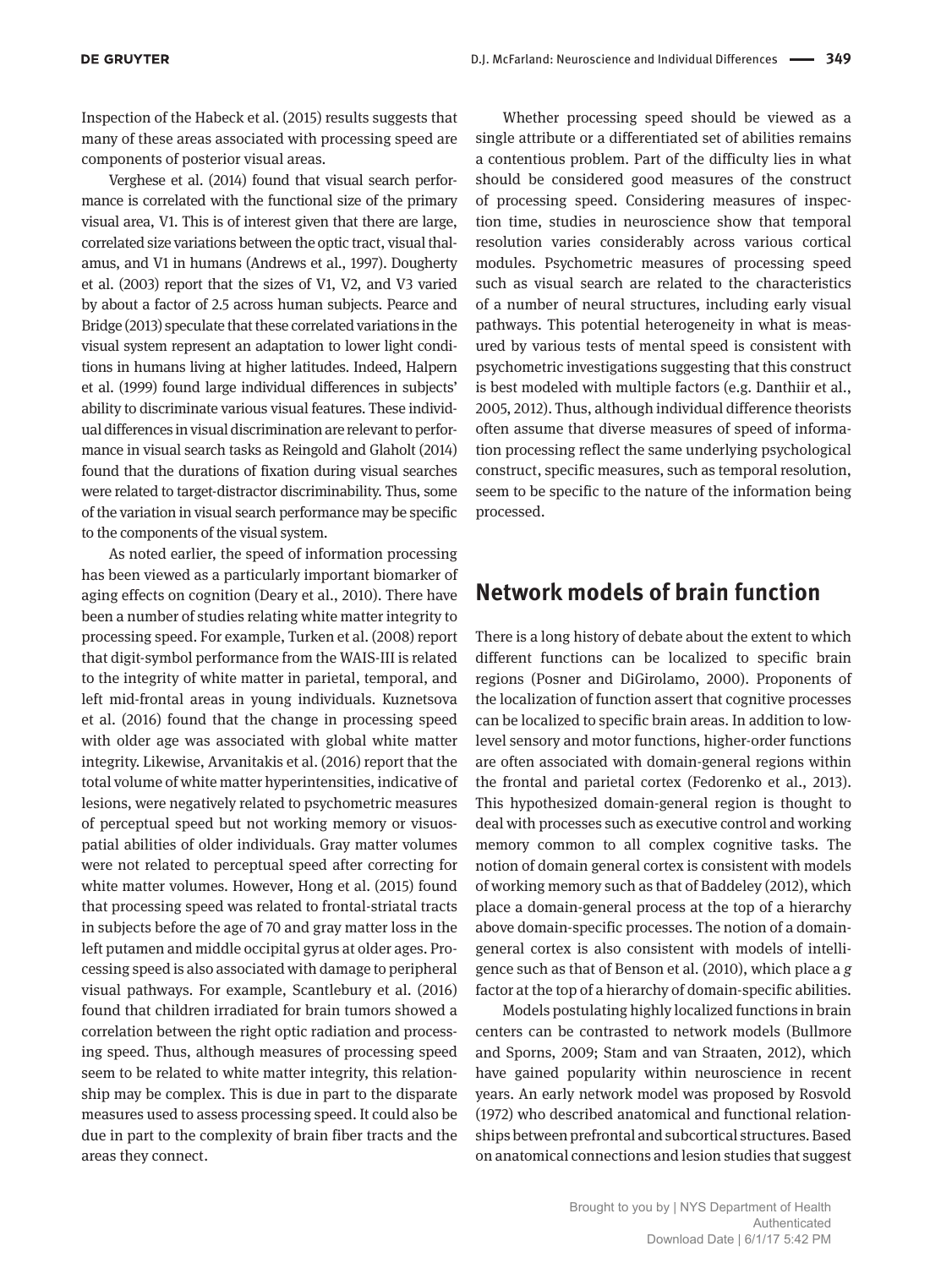similar functions in primates, he described a dorsal and a ventral prefrontal system that were each associated with a different subset of subcortical areas involved in distinct behavioral functions. More recent network models have been based on the analysis of metrics such as the spatial covariance of resting metabolic activity (Fox et al., 2005), gray matter density (Alexander-Bloch et al., 2013), and gene expression (Richiardi et al., 2015).

Network models based on the covariance of brain features across individuals are particularly interesting because they have implications for the basis of individual differences in brain function. A number of studies have related the covariance structure of brain imaging to that of cognitive abilities tests (e.g. Roman et al., 2014). Modeling the covariance structure of brain imaging features typically involves techniques such as regression, principal components, independent components (Li et al., 2009), or structural equation modeling (Colibazzi et al., 2008). These are data reduction techniques that involve linear transformations of the original imaging data. As such, it is important to keep in mind that the resulting latent factors may not map to the actual sources in a one-to-one fashion (McFarland, 2012). This is due in part to the existence of factor indeterminacy, where many linear transformations can account equally for the same covariance matrix (MacCallum et al., 1993). Thus, alternative decompositions provide different views of network structure (Pessoa, 2014).

As discussed earlier, a popular theory of higher mental functions holds that there is a multiple-demand system consisting of a frontal-parietal network (Thompson-Schill et al., 2005; Duncan, 2010). This domain-general frontalparietal network has been postulated to be the neural substrate of general intelligence, a conjecture known as the P-FIT model (Jung and Haier, 2007). Gray matter clusters identified by this P-FIT model have been associated with the general factor extracted from cognitive tests (Roman et al., 2014).

Although many higher-order cognitive processes are ascribed to the prefrontal cortex, the computational details of these processes are not described so that these models amount to the postulation of a homunculus (Hazy et al., 2007). This might be acceptable when one is dealing with commonsense cognitive concepts, as is frequently done in neuroimaging (Francken and Slors, 2014). However, this leaves much to be desired from the perspective of reductionist approaches to neural information processing that seek to describe specific details of these computations (e.g. Grossberg, 2013). In addition, there is evidence for functional specialization within components of the P-FIT network, such as a dorsolateral prefrontal

cortex, which seems to have an anterior region associated with attention and inhibition, and a posterior region associated with action execution and working memory (Cieslik et al., 2013). Hampshire et al. (2016) used independent components analysis to decompose lateral frontal activations into three separate networks, each with distinct associations with the parietal cortex. They describe these three frontal networks as being involved in different temporal aspects of learning. Using a hierarchical Bayesian model based on the notion that behavioral tasks engage multiple cognitive components, Yeo et al. (2015) identified multiple complex zones of frontal and parietal cortex in a meta-analysis of neuroimaging data. Thus, the P-FIT model, which lumps together many distinct neural structures, may be an oversimplification of the brain's network organization.

Rottschy et al. (2013) dissociated frontal-parietal networks associated with working memory for object location and object identity in a meta-analysis of neuroimaging data. This result is reminiscent of the model of Levy and Goldman-Rakic (2000) discussed earlier. Rottschy et al. (2013) also described the distinct parietal connections of these two frontal areas, which they associate with the motor functions of reaching and grasping. They relate these findings to dorsal and ventral sensory pathways described for vision (Ungerleider and Haxby, 1994) and audition (Rauschecker, 2009), which provide input to action and cognition-related processes (Milner and Goodale, 2008). Thus, frontal-parietal systems do not seem to represent a single unitary system.

The executive control network is often contrasted with the default mode network with which it tends to be anticorrelated. However, the default and executive networks may cooperate during creative cognition (Beaty et al., 2016). Likewise, the default mode network and areas associated with working memory can be coactive during preparation for a working memory task (Koshino et al., 2014). Konishi et al. (2015) suggest that the default mode network is important for cognition that is independent of immediate perceptual input. This latter observation is particularly interesting because most laboratory tasks and items on abilities tests are driven by external stimuli. However, there are numerous intellectual problems that do not fit this format. Thus, although frontal-parietal executive networks may be particularly important for typical laboratory tasks, other networks may be critical for other domains of cognitive performance.

Most studies have emphasized cortical components of networks, due in part to technical difficulties with imaging subcortical structures (Bar et al., 2016). However, there is a substantial involvement of subcortical structures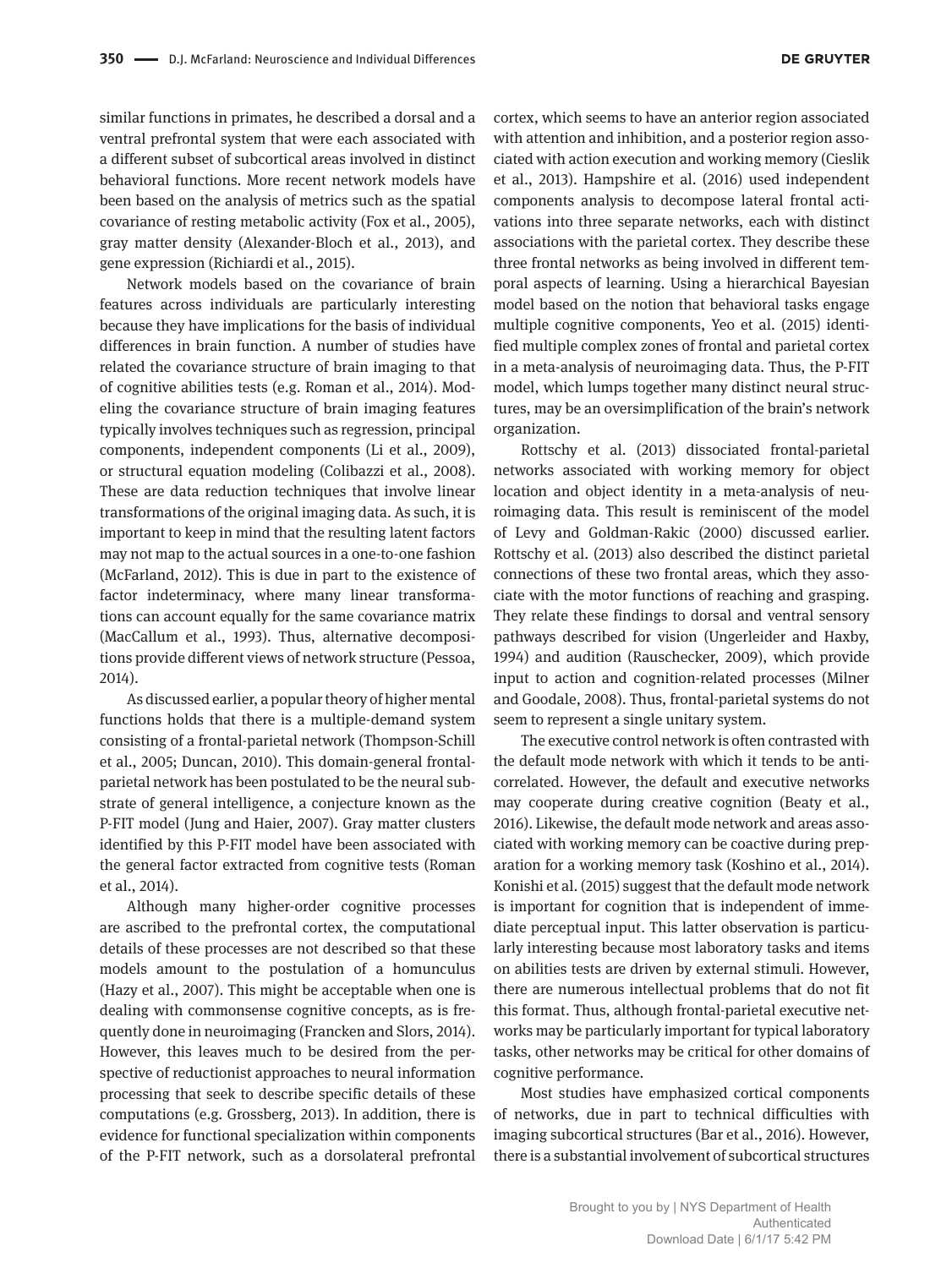in cognitive processing as well. These include the basal ganglia, thalamus, basal forebrain, and cerebellum. For example, although the basal ganglia have traditionally been associated with motor functions, there are multiple parallel cortical-basal ganglia loops consisting of segregated anatomical structures and serving distinct behavioral functions (Alexander et al., 1986; Middleton and Strick, 2000). These frontal-striatal loops have recently been detected with network analysis of regional cortical gray matter volumes (Morris et al., 2016) and functional imaging (Soriano-Mas et al., 2013). Helie et al. (2015) have proposed that the basal ganglia serve as a trainer that optimizes cortico-cortico connections based on experience. This would provide a mechanism by which network organization could be dynamically modified on the basis of experience so as to optimize performance.

In addition to the basal ganglia, higher-order thalamic nuclei are important links in cortical networks (Sherman, 2007). The cerebellum also seems to be involved in many aspects of cognition (Caligiore et al., 2017). Likewise, as discussed earlier, the basal forebrain consists of specific cell groups that project to multiple cortical targets, the overlap of which reflects their interconnectedness and seem to be important in regulating network activity (Zaborszky et al., 2015). Bar et al. (2016) found that the serotonergic dorsal raphe and dopaminergic midbrain centers are functionally coupled with the default mode network whereas the remaining serotonergic nuclei and the noradrenergic locus coeruleus are coupled with the executive control network. Thus, multiple subcortical structures represent components of brain networks that are important for regulating their activity.

Generally speaking, more is known about the precise details of neural information processing in the early visual pathways than elsewhere in the primate brain, so they serve as good examples for the details of network information processing. The dorsal and ventral visual processing streams were originally identified by Livingstone and Hubel (1988) in early visual pathways. These two processing streams have their origin at the level of the retina where separate cells are specialized for color, spatial, and temporal resolution. These processing streams continue through the thalamus to primary visual cortex. As suggested by Rottschy et al. (2013) and others, they extend into higher association areas. In contrast to earlier views that conceptualized the early visual system as simply transmitting information (Grossman, 1967), more recent research finds that visual processing occurs along the entire course of these pathways. For example, there are at least 17 types of retinal ganglion cells, each with distinct responses to light and projections to central structures

(Field and Chichilnisky, 2007). Although neurons of the thalamic lateral geniculate nucleus are largely driven by these retinal inputs, they receive extensive feedback projections from the visual cortex to which they project (Sherman, 2007). This recursive arrangement continues into higher-order cortical areas.

These extensive feedback pathways provide a basis for the construction of recursive spatial-temporal filters that can extract different types of information from the visual input depending on their connectivity (Fregnac and Bathellier, 2005). Grossberg (2013) has modeled a number of recursive neural circuits that can account for numerous details of vision as well as other aspects of brain function such as speech and cognition. The applicability of a common recursive model to these diverse brain functions suggests that similar mechanisms might be used for information processing throughout the brain.

The cortical processing of visual information involves a complex interplay between several dozen distinct processing modules, each specialized to some extent for the extraction of specific visual features (Van Essen, 2005). Processing of vision thus involves transformations across the multiple cell layers of retina, visual thalamus, primary visual cortex, and multiple higher-order cortices. This multistep processing model, based on anatomical and physiological data, is in contrast to molar models of visual processing, based on behavioral response latencies, which often conceptualize visual processing as a two-step process (e.g. Buetti et al., 2016).

Gain modulation may be a ubiquitous mechanism of neural computation (Salinas and Their, 2000). Gain modulation was originally proposed by Andersen et al. (1985) to account for visual-spatial coordinate transformations in the posterior parietal cortex. Gain modulation is a change in the response amplitude of a neuron that is not accompanied by a modification of response selectivity. The transformation of images from a retina-centric to a head-centered representation is difficult using ordinary mathematical operations. Using gain modulation to combine visual sensory representations with extraretinal information, such as eye or head position, the brain can create abstract representations of space (Andersen et al., 1985). Details of the weighting of these inputs can be adjusted by an adaptive neural network using an appropriate error signal. Gain modulation transforms visual information from retinal coordinates to other frames of reference and thus provides a means of stabilizing the visual field in the presence of head and eye movements (Wurtz, 2008).

Brayanov et al. (2012) provide evidence that gain field modulation is also involved in spatial transformations by the motor system for the control of reaching.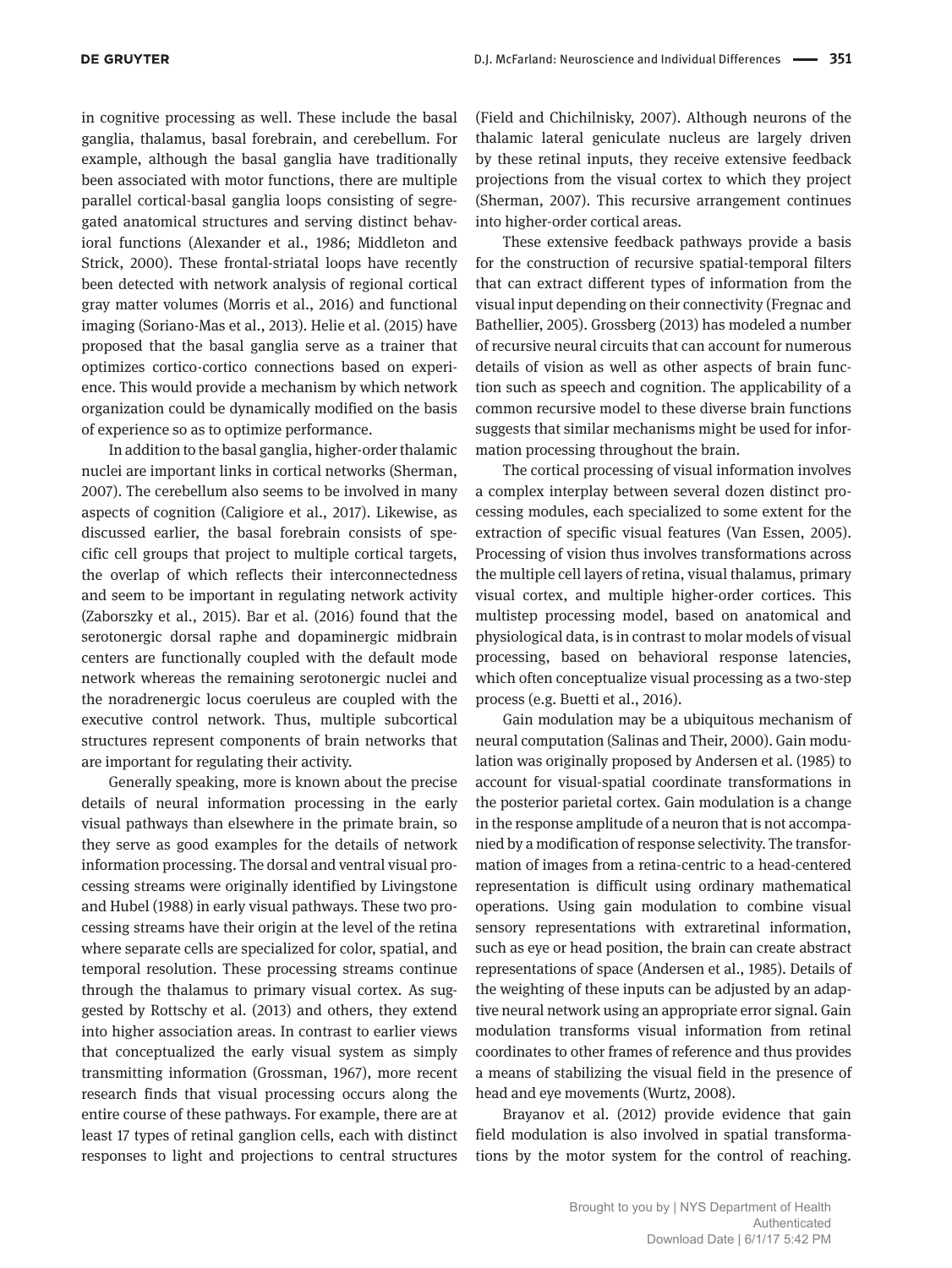Stemmler et al. (2015) describe a model that explains how gain field modulation combines multiple sources of information for navigation in the entorhinal cortex and hippocampus. Finally, Lipinski et al. (2012) used gain modulation to explain how spatial relations in visual scenes can be transformed into spatial language behaviors. These examples show how some of the complex problems faced by nervous systems can be solved by relatively simple recursive networks. In addition, such top-down, bottom-up interactions can occur locally within a network such as the visual system. The brain can use the same basic information processing technique to appropriately combine many different types of information. Along these lines, it is worth noting that cognition and goal-directed choice require the combination of many sources of information such as needs, predicted outcomes, and current sensory input. Gain modulation could provide a means for solving these problems. Thus, as suggested by Pezzulo and Cisek (2016), models of simple motor behavior can be extended to explain higher cognitive skills. Gain modulation may be one of these canonical computation motifs (Turkheimer et al., 2015).

Consideration of visual networks suggest that the nature of their connectivity allows for the sequential processing of information by parallel distributed systems. It is likely that this view applies broadly to neural information processing. Pessoa (2014) has argued that there is a many-to-many mapping of brain structures to function, implying that there are no necessary and sufficient brain systems. Rather, coalitions of regions jointly contribute to behavior. These coalitions may be dynamic in nature (Cocchi et al., 2013), coordinated in part by subcortical structures such as the basal ganglia, basal forebrain, and cerebellum. Stuss (2011) asserts that there is no central executive, but rather numerous distributed domain-general processes. Likewise, Abrahamse et al. (2016) suggest that cognitive control involves a broad range of contextspecific functions. Nicolaides et al. (2016) suggest that network organization emerges from the collective interaction of the interconnected components. This view of self-organization in neural networks can be contrasted to models of hierarchical, top-down control. The process of dynamic network configuration seems to be important for optimal task performance (Braun et al., 2015; Alavash et al., 2016).

The concept of cognitive control has been associated with domain-general executive mechanisms that are the basis for general intelligence (Chiappe and MacDonald, 2005) and are localized within the prefrontal cortex (Rougier et al., 2005). However, although broad expanses of frontal-parietal cortex are often implicated in

neuroimaging studies, Scolari et al. (2015) note that these networks can be reliably parceled into 18 subregions that are associated with different attentional control features. These include space-based, feature-based, object-based, and category-based control mechanisms. Furthermore, spatial attentional mechanisms can be further subdivided according to different spatial frames of reference. Along these lines, it is of interest that recent developments in the coordination of large collections of robots have found reconfigurable distributed control to be more viable than hierarchical control (Levy et al., 2014; Li et al., 2015).

To summarize, neuroimaging studies have emphasized the cortex, but numerous subcortical structures are also important for brain function. Neural connectivity is an important aspect of information processing and not simply a mechanism for information transmission. Even seemingly simple perceptual-motor tasks require complex information transformations. These complex transformations may be accomplished by similar canonical processing mechanisms throughout the brain. Control of these distributed processes may be accomplished by a collection of self-organizing networks.

## **Sources of individual differences**

One approach to evaluating sources of individual differences is to examine the effects associated with genetic polymorphisms. This is not to discount environmental influences (Clemenson and Stark, 2015), but polymorphisms provide an easy way to identify potential differences in brain functions. For example, Berry et al. (2014) found that individuals with a genetic polymorphism limiting the activity of the choline transporter were more vulnerable to distraction. A subsequent study showed that this effect was related to a lack of increased activation of right prefrontal cortex with increasing attentional demands (Berry et al., 2015). Greenwood et al. (2009) report that polymorphisms on both nicotinic and muscarinic receptor genes interact to produce a significant effect on a visual attention task when neither reached significance in isolation. Greenwood et al. (2012) have reviewed evidence suggesting that a polymorphism of the nicotinic acetylcholine receptor affects attention.

As with attention, genetic polymorphisms can serve as one marker for individual differences in working memory performance. Although prior work suggested associations of cholinergic functions with visual-spatial attention and dopaminergic processes with working memory, Stromer et al. (2011) have reviewed evidence that polymorphisms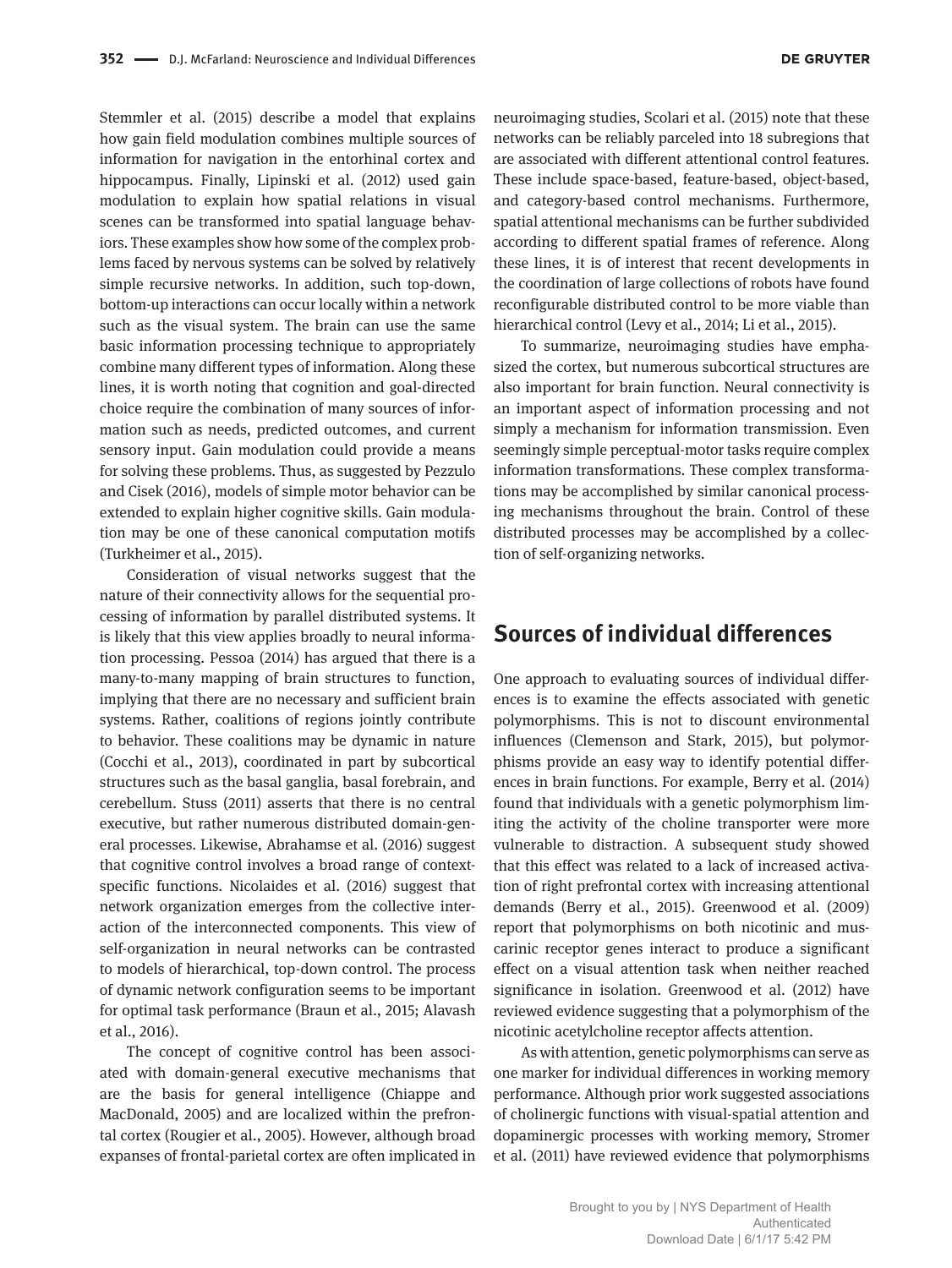associated with both of these neurotransmitters are related to both attention and memory. Researchers have also related processing speed to genetic polymorphisms. For example, Schneider et al. (2015) found that a polymorphism for the gene encoding the CHRNA4 cholinergic receptor was related to reaction times on three cognitive tasks. They interpreted this result as an effect of the nicotinic acetylcholine receptor on speed of information processing. At this point, it is worth noting that polymorphisms in genes associated with acetylcholine have been related to all three elementary cognitive processes that we have previously discussed. If one is interested in associating a specific cognitive phenotype such as focused attention with the CHRNA4 polymorphism (e.g. Greenwood et al., 2012) then such results are problematic. However, involvement in all of these abstract cognitive processes would be expected if cholinergic systems regulate the activity of many neural systems in complex ways.

Several studies have reported an association between polymorphisms in the CHRM2 muscarinic receptor and IQ as measured by the Wechsler scales (Comings et al., 2003; Gosso et al., 2006, 2007; Dick et al., 2007). However, Lind et al. (2009) did not find an association between polymorphisms in CHRM2 and *g* factors extracted from an assortment of cognitive tests in three independent samples. Despite problems in replicating the effects of specific genes on behavioral measures (Chabris et al., 2013), methods are beginning to be developed that may account for traits that have previously been shown to be heritable by methods such as twin studies (Vandenberg, 1966). One issue concerns the selection of the appropriate phenotype as combining genetically unrelated measures may obscure results. Another issue concerns the limited effect of single genes on complex biological pathways involving many steps. For example, as discussed by Soreq (2015), cholinergic pathways are regulated by genes coding for receptors and transporters, and for synthesizing and degrading enzymes. Homeostatic mechanisms regulate the activity of these pathways so that single genes are not likely to have a large effect. Consequently, the interaction of several genes (i.e. epistasis) may be necessary to produce significant effects unless studies have extremely large sample sizes. Other neurochemical pathways are likely to have a similar degree of complexity.

Lamb et al. (2015) report that a polymorphism of the brain-derived neurotropic factor was associated with recall on the faces and family pictures subtests on the Wechsler memory scale (WMS-III). However, recognition was not affected and Lamb et al. (2015) suggest that combining scores as is done with the WMS-III composite might obscure gene effects. This raises the issue of what measure (i.e. phenotype) should be correlated with genetic polymorphisms. Heck et al. (2014) note that single-marker analyses have limited power and used instead a gene-setbased method to identify an association between working memory and polymorphisms in genes involved in voltagegated cation channels. Gene-set enrichment analysis uses prior knowledge to combine the effects of multiple genes related to a common biological pathway. Heck et al. (2014) report that an association with a working memory task and nine genes encoding voltage-gated calcium channels were replicated across two samples.

There may also be structural correlates of working memory abilities. For example, Bergmann et al. (2016) report that both gray matter size and volume of the primary visual cortex were related to performance on a visual memory task. Delayed matching of orientation of a single visual stimulus originally presented in an array of three stimuli correlated with the size of V1, but not later visual areas or whole brain thickness and volume. Such results are consistent with the hypothesis that sensory working memory involves early processing centers in addition to prefrontal and parietal areas (Pasternak and Greenlee, 2005). Indeed, the results of Bergmann et al. (2016) suggest that characteristics of early perceptual processing areas may be more of a limiting factor for sensory working memory than characteristics of later areas. Sources of individual differences in regional brain size represent a promising area of investigation.

In a different approach to investigating the relationships of polymorphisms to processing speed, Luciano et al. (2011) performed a genome-wide association study using several measures of processing speed. None of the single gene polymorphisms exceeded the genome-wide significance level. However, a pathway analysis produced significant effects. The pathway analysis considers multiple single-nucleotide polymorphisms (SNPs) related to multiple genes involved in a common biological pathway (Nam and Kim, 2008). Associations with speed of processing in the article by Luciano et al. (2011) included pathways related to cell junction and focal adhesion that are involved in linking cells with the extracellular matrix and serve to relay external signals.

Thus far, we have considered genetic polymorphisms as a source of individual differences in attention, memory, and processing speed. Despite difficulties in relating genetics to human abilities, current technologies do provide objective markers of gene polymorphisms. At the same time, there is ample evidence that environmental experience, such as formal education, affects scores on tests of intelligence (Ceci and Williams, 1997). Unfortunately, environmental effects are not always associated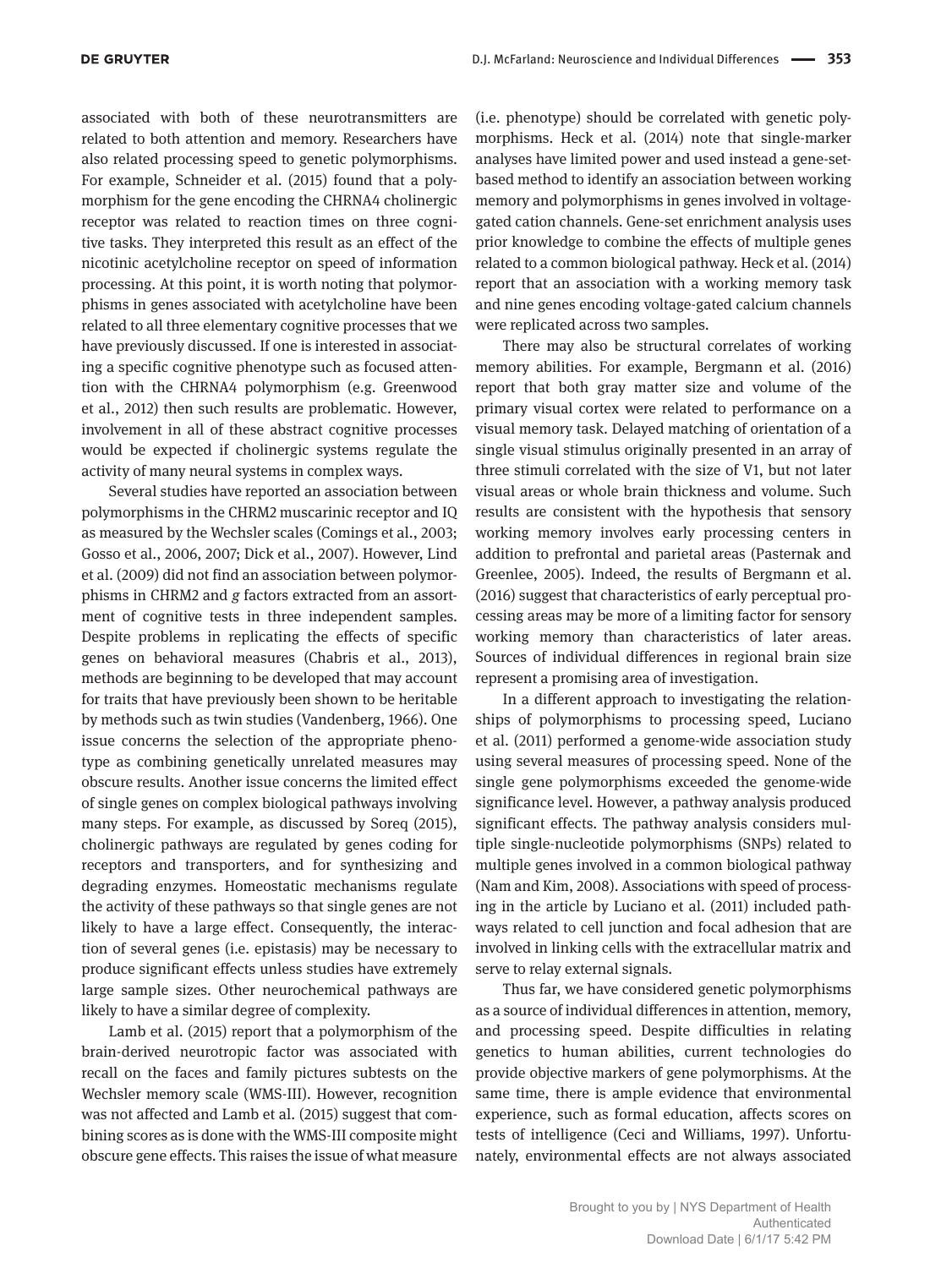with simple objective markers. However, individual differences in brain function produced by environmental effects necessarily affect behavior through their effects on the brain.

Environmental influences on the brain include a diverse collection of effects, such as second language learning (Li et al., 2014) and television viewing (Takeuchi et al., 2015). Butz et al. (2009) have reviewed the extensive literature documenting effects on neural structure resulting from learning and sensory experience, and Zatorre et al. (2012) have discussed possible mechanisms for these effects. Environmental influences take other forms in addition to sensory experience, such as the effects of toxins (Needleman, 2004), infection (McFarland et al., 1986), and nutrition (McFarland, 1985; Haas, 1988). Thus, biological substrates of individual differences in cognitive abilities include all possible determinants, both genetic and environmental.

#### **Conclusions**

Theories of human mental abilities should be consistent with what is known in neuroscience. Unfortunately, our understanding of how brains work is currently very limited, although the prospect of eventual theoretical advances is promising (Churchland and Abbot, 2016). Nonetheless, there are a number of generalizations that can be made that have implications for the study of human mental abilities. Current models of nervous systems emphasize networks of interconnected modules rather than localized centers. Processes such as attention and memory are not readily localized into one or a few centers. Indeed, memory seems to be a property of virtually all components of the central nervous system of vertebrates, intimately involved in all forms of information processing (Destexhe and Marder, 2004; Chaudhuri and Fiete, 2016). Properties such as speed of information processing are specific to specialized brain regions rather than a property of the system as a whole. Thus, neuroscience research suggests a much more differentiated model than that which is the current trend in individual difference research.

Current models of human cognitive abilities use constructs that have considerable conceptual overlap. For example, attention is often considered to be an important determinate of working memory performance (Awh et al., 2006; Fukuda and Vogel, 2009) and working memory is thought to guide attention (Downing, 2000; De Fockert et al., 2001). There has been a lively

discussion about whether fluid intelligence and working memory are strongly related (Kane et al., 2005) or less so (Ackerman et al., 2005). These examples point to the fact that these constructs are at times vague and not entirely distinct. Furthermore, as noted by Pezzulo and Cisek (2016), traditional assumptions of cognitive psychology are beginning to conflict with what is becoming known in neuroscience.

At the same time, most experts in the science of mental abilities believe in Spearman's construct of *g* (Reeve and Charles, 2008) despite the fact that it has been known for a long time that the correlation between tests of ability can be accounted for by models based on multiple independent factors (Thompson, 1920; Bartholomew et al., 2009; McFarland, 2012). The popularity of the *g* construct may be due in part to the extensive use of procedures in abilities research, such as principal components analysis, and partly to the appeal of simplicity (Canivez, 2013). However, the nature of principal components insures that the maximum possible covariance will be allocated to the first principal component (McFarland, 2014). As we have seen from the prior discussion, brains are very complex systems. Whether most of the variability between the operations of different human brains can be ascribed to a single factor is questionable.

Neuroscience research suggests that psychological processes such as perception, attention, decision, and executive control are emergent properties of interacting distributed networks. The modules that make up these networks use similar computational processes that involve multiple forms of neural plasticity, each having different time constants. Accordingly, these networks might best be characterized in terms of the information they process rather than in terms of abstract psychological processes such as working memory and executive control. Applied to mental abilities testing, this view suggests that models should focus on content rather than process. Earlier, models of human abilities were based on content-related factors such as verbal and visual-spatial abilities (Silverstein, 1982). More recently, there has been a trend toward models emphasizing cognitive processes such as speed of information processing and working memory (Benson et al., 2010; Ward et al., 2012). Indeed, Primi (2014) advocates the construction of abilities tests based on process-related theory from cognitive psychology. However, the present brief review of findings in neuroscience suggest that models based on content rather than process may be more appropriate.

Not all current models of human intelligence are organized according to psychological processes. For example, Paivio (2014) describes a model that emphasizes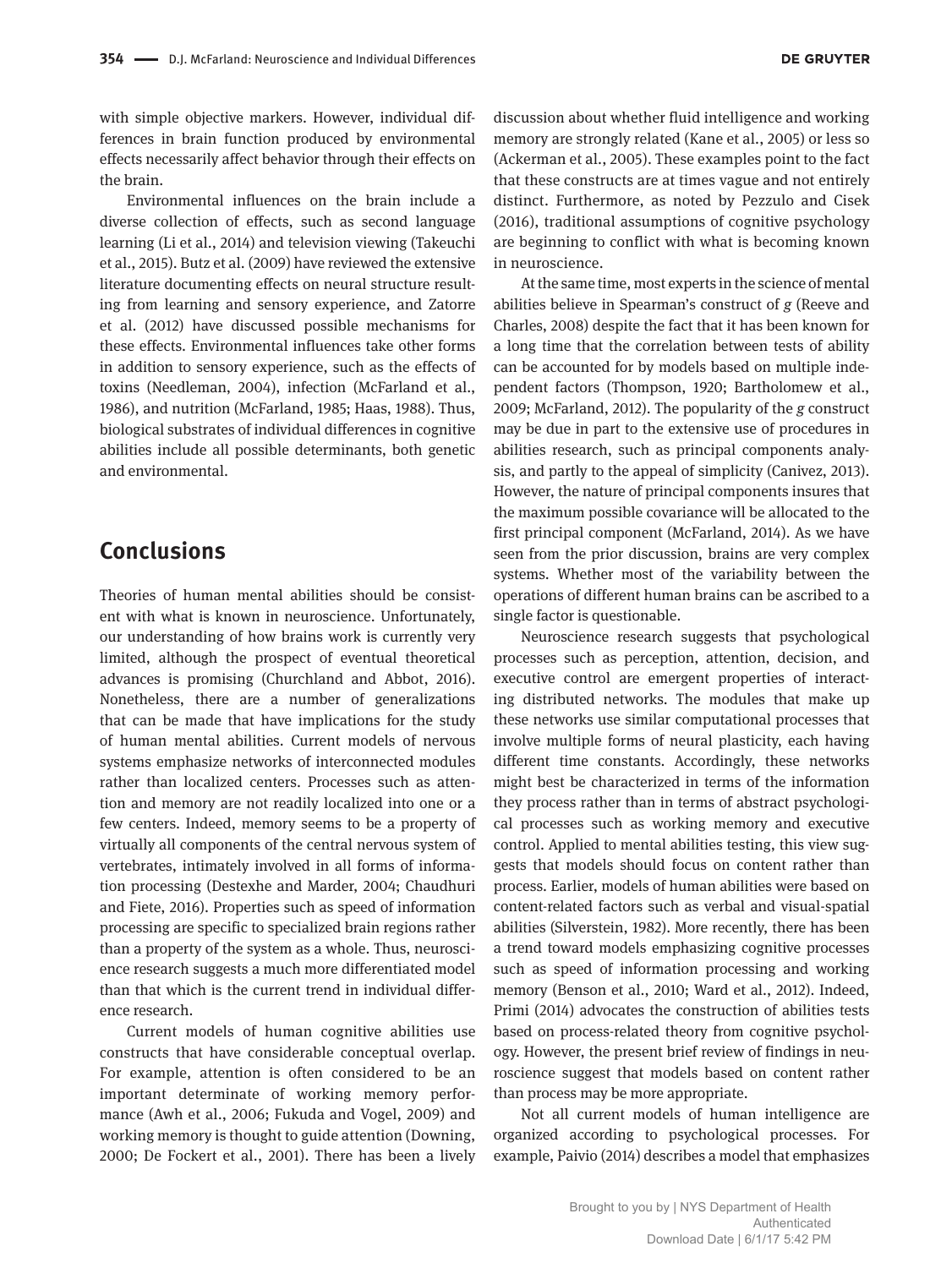content rather than processes. The main elements of this model are auditory and visual representational elements and referential elements, which are cross-system activations. Paivio (2014) notes that typical cognitive test batteries do not adequately sample a full range of content, such as nonverbal auditory processing. Paivio (2014) also suggests that many tests in typical batteries are multidimensional and obscure factors such as referential processing that might emerge with less complex items. From the perspective of this review, visual systems might also be subdivided into dorsal and ventral visual processing streams that can be further subdivided according to the visual features they represent (Ungerleider and Haxby, 1994). Auditory processing can be similarly divided into dorsal and ventral streams (Rauschecker, 2009). Thus, it should be possible to classify human mental abilities according to a hierarchy of content. The use of less complex cognitive test items, or psychometrically matched tests (Cacace and McFarland, 2013), would facilitate this process.

Kovacs and Conway (2016) present process overlap theory as a model of human cognitive abilities that emphasizes multiple determinants of test performance and *g* as a formative factor. As a formative construct, *g* is modeled as a composite that emerges from rather than causes multiple subprocesses (MacCallum and Browne, 1993). For Kovacs and Conway (2016), the overlapping processes that are common to cognitive test performance are mainly executive in nature, such as attention and working memory. Again, it should be possible to organize these executive processes according to a hierarchy of content, such as spatial and feature-based attention (Schenkluhun et al., 2008) or working memory for object location and identity (Rottschy et al., 2013). However, although object and spatial processing might represent distinct abilities, it may not be necessary to differentiate between spatial attention and spatial memory (Bussey and Saksida, 2007). The suggestion here is that the organization of content should parallel emerging concepts of brain organization.

Kovacs and Conway (2016) also contrast compensatory models and noncompensatory models of multidimensional accounts of *g*. In compensatory models, the different dimensions combine in an additive manner. In contrast, noncompensatory models combine the separate dimensions in a nonlinear manner so that the final outcome is limited by the single lowest component. Noncompensatory models basically hold that a single weak link in a chain of cognitive processes is sufficient to preclude good performance. Detterman et al. (2016) provided a simulation of a noncompensatory model that they contend can account for the positive manifold. Noncompensatory

models thus provide a means of reconciling the frequent dissociations seen in neuroscience with the concept of a general factor.

Abilities theorists such as Kranzer and Jensen (1991), Detterman et al. (2016), and Kovacs and Conway (2016) have advocated models of *g* as representing a composite of multiple abilities. This contrasts with the notion of *g* as a unitary construct (Carroll, 1991). As discussed by Markus and Borsboom (2013), the issue of item sampling becomes more important with formative constructs. With reflective constructs (i.e. causal latent variables), it is only necessary to sample from a few representative indices of the trait in question. In contrast, formative constructs require a broader representation of the domain in question. As a unitary construct, *g* might be associated with some global aspect of brain function, such as myelination (Miller, 1994) or plasticity (Garlick, 2002). Alternatively, cognitive test performance might be determined by multiple partially overlapping abilities (Kovacs and Conway, 2016) associated perhaps with dynamically interacting networks. Thus, *g* could potentially be a statistical artifact, a composite of many distinct abilities, or a monolithic determinant of a large portion of mental abilities. To resolve this issue, alternative models of cognitive test performance should be compared in studies of the relationship between neuroimaging and cognitive test performance. In this way, neuroscience and psychometrics can mutually benefit from an exchange of methods and theory.

Researchers and theorists concerned with human mental abilities should consider a broader range of alternatives in modeling mental abilities and correlating these with neurophysiology. Relating the singular construct of general intelligence to the singular frontal-parietal network is currently the most popular approach. As discussed by Goldman-Rakic (2000), the prefrontal cortex is probably best viewed as a heterogeneous structure. The unitary conceptualization of frontal function may be due in part to a lack of precision in descriptions of the precise frontal areas involved in studies dealing with behavioral correlates. Certainly, relating a single behavioral construct to a single network is parsimonious. However, this may not be optimal for understanding the relationship of brain functions to such topics as learning disabilities and psychopathology.

**Acknowledgments:** I would like to thank Loretta Malta for her helpful comments on an earlier version of this manuscript and two anonymous reviewers for their useful suggestions. Financial support by grant no. NIH 1P41EB018783 is acknowledged.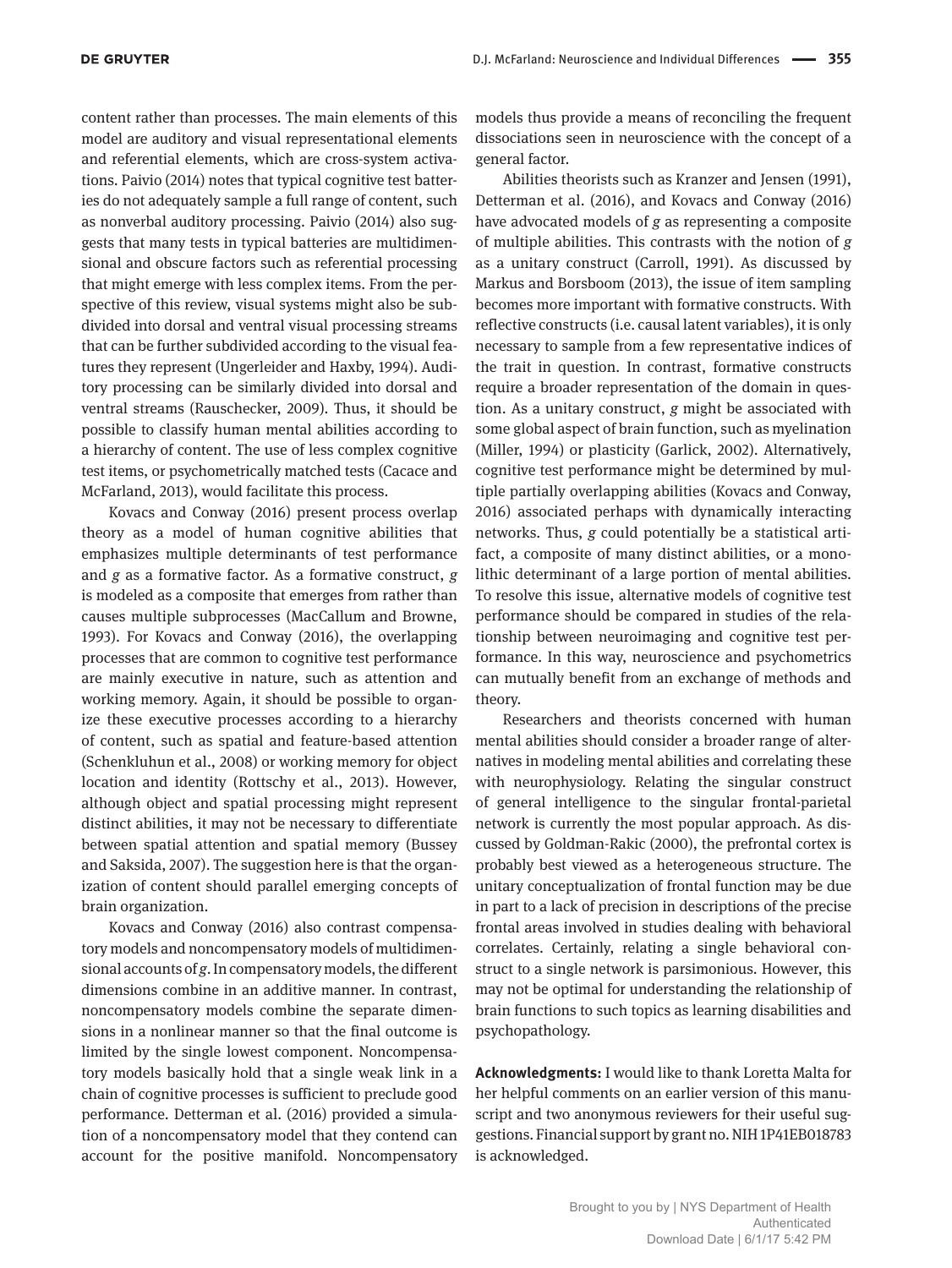# **References**

- Abrahamse, E., Braem, S., Notebaert, W., and Verguts, T. (2016). Grounding cognitive control in associative learning. Psychol. Bull. *142,* 693–728.
- Ackerman, P.L., Beier, M.E., and Boyle, M.O. (2005). Working memory and intelligence: The same or different constructs? Psychol. Bull. *131,* 30–60.
- Alavash, M., Thiel, C.M., and Giessing, C. (2016). Dynamic coupling of complex brain networks and dual-task behavior. Neuroimage *129,* 233–246.
- Alexander, G.E., DeLong, M.R., and Strick, P.L. (1986). Parallel organization of functionally segregated circuits linking basal ganglia and cortex. Annu. Rev. Neurosci. *9,* 357–381.
- Alexander-Bloch, A., Giedd, J.N., and Bullmore, E. (2013). Imaging structural co-variance between human brain regions. Nat. Rev. Neurosci. *14*, 322–336.
- Althen, H., Grimm, S., and Escera, C. (2013). Simple and complex acoustic regularities are encoded at different levels of the auditory hierarchy. Eur. J. Neurosci. *38,* 3448–3455.
- Andersen, R.A., Essick, G.K., and Siegel, R.M. (1985). Encoding of spatial location by posterior parietal neurons. Science *230*, 456–458.
- Andrews, T.J., Halpern, S.D., and Purves, D. (1997). Correlated size variations in human visual cortex, lateral geniculate nucleus, and optic tract. J. Neurosci. *17,* 2859–2868.
- Arvanitakis, Z., Fleischman, D.A., Afranakis, K., Leurgans, S.E., Barnes, L.L., and Bennett, D.A. (2016). Association of white matter hyperintensities and gray matter volume with cognition in older individuals without cognitive impairment. Brain Struct. Funct. *221,* 2135–2146.
- Atiani, S., David, S.V., Eigueda, D., Locaqstro, M., Radtke-Schuller, S., Shamma, S.A., and Fritz, J.B. (2014). Emergent selectivity for task-relevant stimuli in higher-order auditory cortex. Neuron *82*, 486–499.
- Awh, E., Vogel, E.K., and Oh, S.H. (2006). Interactions between attention and working memory. Neuroscience *139,* 201–208.
- Bacci, A., Huguenard, J.R., and Prince, D.A. (2005). Modulation of neocortical interneurons: extrinsic influences and exercises in self-control. Trends Neurosci. *28,* 602–610.
- Baddeley, A. (2012). Working memory: theories, models, and controversies. Annu. Rev. Psychol. *63,* 1–29.
- Bar, K-J., de la Cruz, F., Schumann, A., Koehler, S., Sauer, H., Critchley, H., and Wagner, G. (2016). Functional connectivity and network analysis of midbrain and brainstem nuclei. Neuroimage *134,* 53–63.
- Barbas, H. (2015). General cortical and special prefrontal connections: Principals from structure to function. Annu. Rev. Neurosci. *18,* 269–289.
- Bartholomew, D.J., Deary, I.J., and Lawn, M. (2009). A new lease of life for Thompson's bonds model of intelligence. Psychol. Rev. *116,* 567–579.
- Basten, U., Hilger, K., and Fiebach, C.J. (2015). Where smart brains are different: A quantative meta-analysis of functional and structural brain imaging studies on intelligence. Intelligence *51*, 10–27.
- Bastos, A.M., Usrey, W.M., Adams, R.A., Mangum, G.R., Fries, P., and Friston, K.J. (2012). Canonical microcircuits for predictive coding. Neuron *76,* 695–711.
- Bays, P.M. (2015). Spikes not slots: noise in neural populations limits working memory. Trends Cogn. Sci. *19,* 431–438.
- Beaty, R.E., Benedek, M., Silvia, P.J., and Schacter, D.L. (2016). Creative cognition and brain network dynamics. Trends Cogn. Sci. *20*, 87–95.
- Beier, M.E. and Ackerman, P.L. (2005). Working memory and intelligence: Different constructs. Reply to Oberauer et al. (2005) and Kane et al. (2005). Psychol. Bull. *131*, 72–75.
- Benson, N., Hulac, D.M., and Kranzler, J.H. (2010). Independent examination of the Wechsler adult scale – fourth edition (WAIS-IV): What does the WAIS-IV measure? Psychol. Assess. *24*, 328–340.
- Bergmann, J., Genc, E., Kohler, A., Singer, W., and Pearson, J. (2016). Neural anatomy of primary visual cortex limits visual working memory. Cereb. Cortex *26,* 43–50.
- Berry, A.S., Demeter, E., Sabhapathy, S., English, B.A., Blakely, R.D., Sarter, M., and Lustig, C. (2014). Disposed to distraction: Genetic variation in the cholinergic system influences distractibility but not time-on-task effects. J. Cogn. Neurosci*. 26,* 1981–1991.
- Berry, A.S., Blakely, R.D., Sarter, M., and Lustig, C. (2015). Cholinergic capacity mediates prefrontal engagement during challenges to attention: Evidence from imaging genetics. Neuroimage *108,* 386–395.
- Bisley, J.W. (2011). The neural basis of visual attention. J. Physiol*. 589*, 49–57.
- Bourke, P., Brown, S., Ngan, E., and Liotti, A. (2013). Functional brain organization of preparatory attentional control in visual search. Brain Res*. 1530,* 32–43.
- Braun, U., Schafer, A., Walter, H., Erk, S., Romanczuk-Seiferth, N., Haddad, L., Schweiger, J.I., Grimm, O., Heinz, A., Tost, H., et al. (2015). Dynamic reconfiguration of frontal brain networks during executive cognition in humans. Proc. Natl. Acad. Sci. USA *112*, 11678–11683.
- Braver, T.S., Cohen, J.D., Nystrom, L.E., Jonides, J., Smith, E.E., and Noll, D.C. (1997). A parametric study of prefrontal cortex involvement in human working memory. Neuroimage *5,* 49–62.
- Brayanov, J.B., Press, D.Z., and Smith, M.A. (2012). Motor memory is encoded as a gain-field combination of intrinsic and extrinsic action representations. J. Neurosci*. 32,* 14951–14965.
- Buetti, S., Cronin, D.A., Madison, A.M., Wang, Z., and Lleras, A. (2016). Towards a better understanding of parallel visual processing in human vision: Evidence from exhaustive analysis of visual information. J. Exp. Psychol. Gen. *145*, 672–707.
- Bullmore, E. and Sporns, O. (2009). Complex brain networks: Graph theoretical analysis of structural and functional systems. Nat. Rev. Neurosci*. 10,* 186–198.
- Burns, N.R., Nettelbeck, T., and McPherson, J. (2009). Attention and intelligence: A factor analytic study. J. Ind. Diff. *30,* 44–57.
- Bussey, T.J. and Saksida, L.M. (2007). Memory, perception, and the ventral visual-perirhinal-hippocampal stream: thinking outside the boxes. Hippocampus *17*, 898–908.
- Butz, M., Worgotter, F., and van Ooyen, A. (2009). Activity-dependent structural plasticity. Brain Res. Rev. *60,* 287–305.
- Cacace, A.T. and McFarland, D.J. (2013). Factors influencing tests of auditory processing: A perspective on current issues and relevant concerns. J. Am. Acad. Audiol. *24*, 1–18.
- Cacace, A.T., McFarland, D.J., Emrich, J.F., and Haller, J.S. (1992). Assessing short-term recognition memory with forced choice psychophysical methods. J. Neurosci. Methods *44,* 145–155.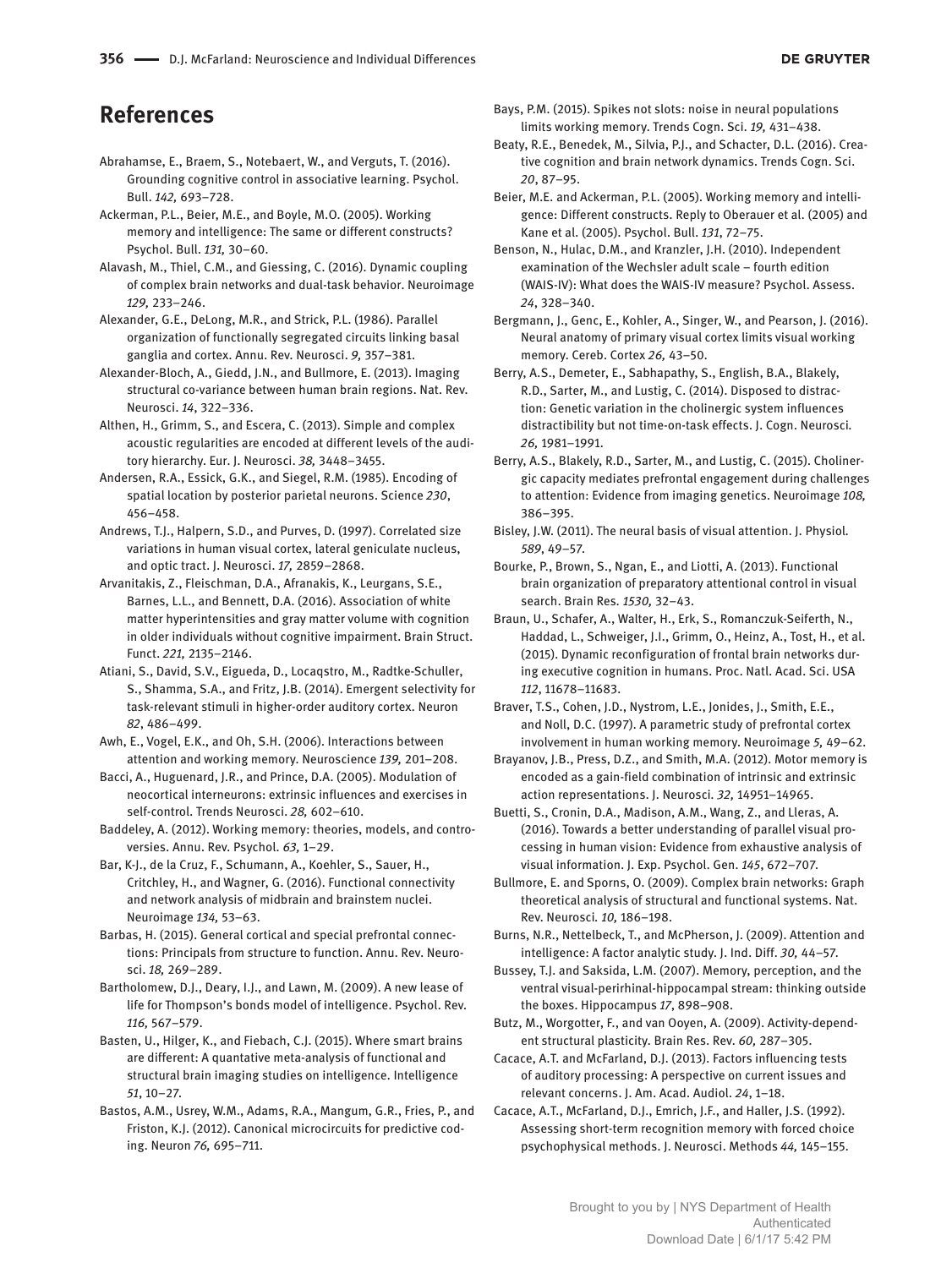Caligiore, D., Peaaulo, G., Baldassarre, G., Bostan, A.C., Strick, P.L., Doya, K., Helmich, R.C., Dirkx, M., Houk, H.J., Jorntell, H., et al. (2017). Consensus paper: towards a systems-level view of cerebellar function: The interplay between cerebellum, basal ganglia, and cortex. Cerebellum *16*, 203–229.

Canivez, G.L. (2013). Psychometric versus Actuarial Interpretation of Intelligence and Related Aptitude Batteries. Oxford Handbook of Child Psychological Assessment. D.H. Saklofske, C.R. Reynolds, and V.L. Schwean, eds. (Oxford, UK: Oxford University Press), pp. 84–112.

Canivez, G.L. and Watkins, M.W. (2010). Investigation of the factor structure of the Wechsler adult intelligence scale – fourth edition (WAS-IV): Exploratory and higher order factor analysis. Psychol. Assess. *22*, 827–836.

Carroll, J.B. (1991). No demonstration that *g* is not unitary, but there's more to the story: comment on Kranzler and Jensen. Intelligence *15*, 423–436.

Castro-Alamancos, M.A. and Gulati, T. (2014). Neuromodulators produce distinct activated states in neocortex. J. Neurosci. *34,* 12533–12367.

Ceci, S.J. and Williams, W.M. (1997). Schooling, intelligence, and income. Am. Psychol. *52*, 1051–1058.

Chabris, C.F., Lee, J.J., Benjamin, D.J., Beauchamp, J.P., Glasser, E.L., Borst, G., Pinker, S., and Lainson, D.I. (2013). Why is it hard to find genes associated with social science traits: theoretical and empirical considerations. Am. J. Public Health *103,* S152–S166.

Chaudhuri, R. and Fiete, I. (2016). Computational principals of memory. Nat. Neurosci. *19*, 394–403.

Chen, N., Sugihara, H., and Sur, M. (2015). An acetylcholine-activated microcircuit drives temporal dynamics of cortical activity. Nat. Neurosci*. 18,* 892–902.

Chiappe, D. and MacDonald, K. (2005). The evolution of domaingeneral mechanisms in intelligence and learning. J. Gen. Psychol*. 132*, 5–40.

Churchland, A.K. and Abbot, L.F. (2016). Conceptual and technical advances define a key moment for theoretical neuroscience. Nat. Neurosci*. 19,* 348–349.

Cieslik, E.C., Zilles, K., Caspers, S., Roski, C., Kellermann, T.S., Jakobs, O., Langner, R., Laird, A.R., Fox, P.T., and Eickhoff, S.B. (2013). Is there 'one' DLPFC in cognitive action control? Evidence for heterogeneity from co-activation-based parcellation. Cereb. Cortex *23*, 2677–2689.

Citri, A. and Malenka, R.C. (2008). Synaptic plasticity: Multiple forms, functions, and mechanisms. Neuropsychopharmacology *33*, 18–41.

Clemenson, G.D. and Stark, C.E.I. (2015). Virtual environmental enrichment through video games improves hippocampal-associated memory. J. Neurosci. *35,* 16116–16125.

Cocchi, L., Zalesky, A., Fornito, A., and Mattingley, J.B. (2013). Dynamic cooperation and competition between brain systems during cognitive control. Trends Cogn. Sci. *17*, 493–501.

Cohen, J. (1952). A factor-analytically based rationale for the Wechsler-Bellevue. J. Consult. Clin. Psychol. *16,* 272–277.

Colibazzi, T., Zhu, H., Bansal, R., Schultz, R.T., Wang, Z., and Peterson, S. (2008). Latent volumetric structure of the human brain: exploratory factor analysis and structural equation modeling of gray matter volumes in healthy children and adults. Hum. Brain Mapp. *29,* 1302–1312.

Colom, R. (2014a). All we need is brain (and technology). J. Intell. *2,* 26–28.

Colom, R. (2014b). From the earth to the brain. Pers. Individ. Dif. *61*–*62*, 3–6.

Comings, D.E., Wu, S., Rostamkhani, M., McGue, M., Lacono, W.G., Cheng, L.S-C., and MacMurray, J.P. (2003). Role of the cholinergic muscarinic 2 receptor (CHRM2) gene in cognition. Mol. Psychiatry *8*, 10–13.

Danthiir, V., Wilhelm, O., Schilze, R., and Robsert, R.D. (2005). Factor structure and validity of paper-and-pencil measures of mental speed: evidence for a higher-order model? Intelligence *33,* 491–514.

Danthiir, V., Wilhelm, O., and Roberts, R.D. (2012). Further evidence for a multifaceted model of mental speed: factor structure and validity of computerized measures. Learn. Individ. Differ. *22,* 324–335.

David, S.V., Hayden, B.Y., Mazer, J.A., and Gallant, J.L. (2008). Attention to stimulus features shifts spectral tuning of V4 neurons during natural vision. Neuron *59,* 509–521.

Deary, I.J., Johnson, W., and Starr, J.M. (2010). Are processing speed tasks biomarkers of cognitive aging? Psychol. Aging *25*, 219–228.

De Fockert, J.W., Rees, G., Frith, C.D., and Lavie, N. (2001). The role of working memory in visual selective attention. Science *291*, 1803–1806.

Destexhe, A. and Marder, E. (2004). Plasticity in single neuron and circuit computations. Nature *431,* 789–795.

Detterman, D.K., Petersen, E., and Frey, M.C. (2016). Process overlap and system theory: a simulation of, comment on, and integration of Kovacs and Conway. Psychol. Inq. *27*, 200–204.

Dick, D.M., Aliev, F., Kramer, J., Wang, J.C., Hinrichs, A., Bertelsen, S., Kuperman, S., Schuckit, M., Nurnberger, J., Edenberg, H.J., et al. (2007). Associations of CHRM2 with IQ: converging evidence for a gene influencing intelligence. Behav. Genet. *37,* 265–272.

Dougherty, R.F., Koch, V.M., Brewer, A.A., Fisher, B., Modersitzki, J., and Wandell, B.A. (2003). Visual field representations and locations of visual areas V1/2/3 in human visual cortex. J. Vis. *3,* 586–598.

Douglas, R.J. and Martin, K.A.C. (2004). Neuronal circuits of the neocortex. Annu. Rev. Neurosci*. 27*, 419–451.

Downing, P.E. (2000). Interactions between visual working memory and selective attention. Psychol. Sci. *11,* 467–473.

D'Souza, D.V., Auer, T., Strasburger, H., Frahm, J., and Lee, B.B. (2011). Temporal frequency and chromatic processing in humans: an fMRI study of the cortical visual areas. J. Vis. *11,* 1–17.

Duncan, J. (2010). The multiple-demand (MD) system of the primate brain: mental programs for intelligent behavior. Trends Cogn. Sci*. 14,* 172–179.

Duncan, J., Schramm, M., Thompson, R., and Dumontheil, I. (2012). Task rules, working memory, and fluid intelligence. Psychon. Bull. Rev. *19*, 864–870.

Fecteau, J.H. and Munoz, D.P. (2006). Salience, relevance, and firing: a priority map for target selection. Trends Cogn. Sci. *10*, 382–390.

Fedorenko, E., Duncan, J., and Kanwisher, N. (2013). Broad domain generality in focal regions of frontal and parietal cortex. Proc. Natl. Acad. Sci. USA *110,* 16616–16621.

Field, G.D. and Chichilnisky, E.J. (2007). Information processing in the primate retina: circuitry and coding. Annu. Rev. Neurosci*. 30*, 1–30.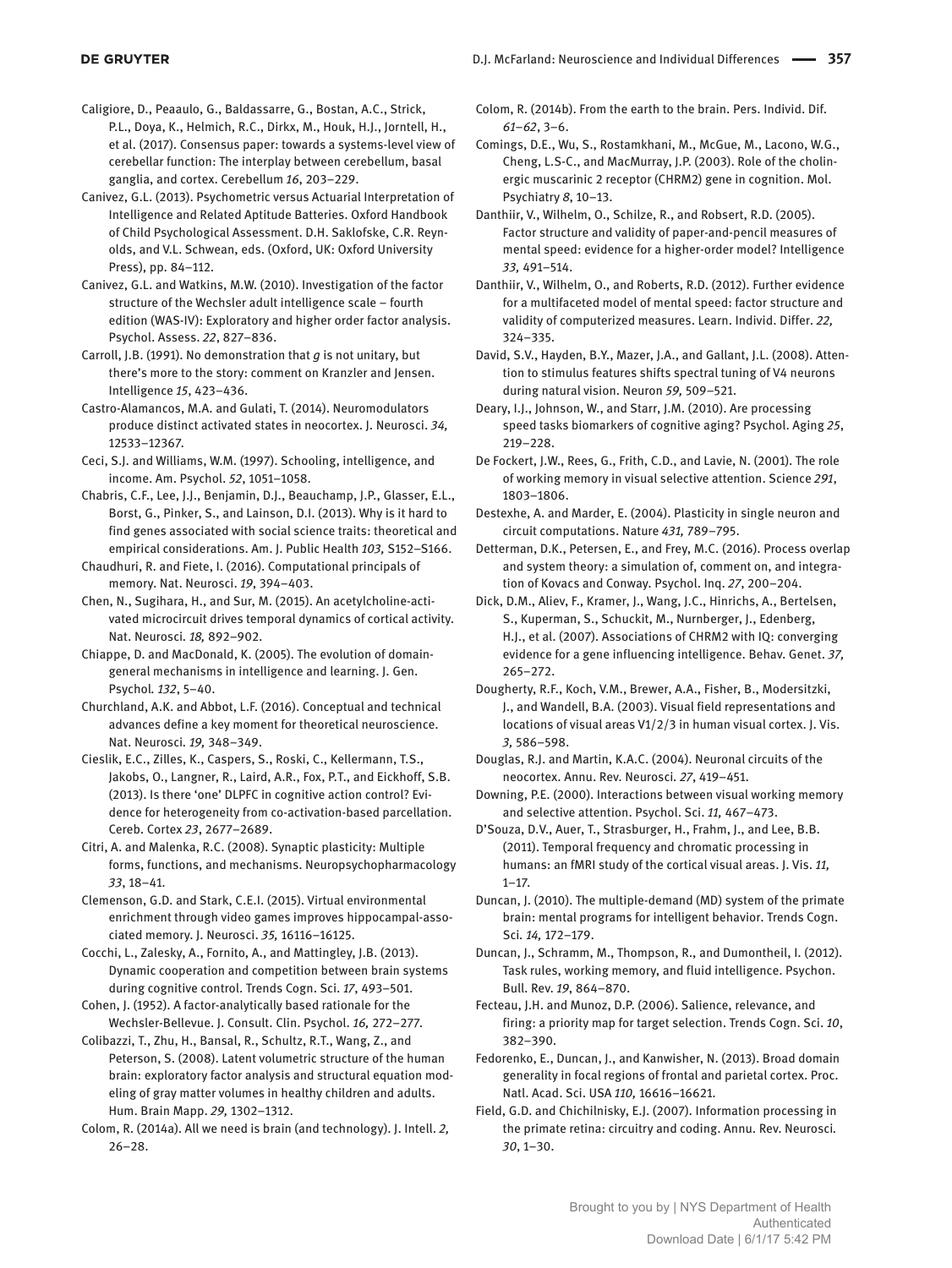- Fink, M., Ulbrich, P., Churan, J., and Wittmann, M. (2006). Stimulusdependent processing of temporal order. Behav. Processes *71,* 344–352.
- Forwood, S.E., Cowell, R.A., Bussey, T.J., and Saksida, L.M. (2012). Multiple cognitive abilities from a single cognitive algorithm. J. Cogn. Neurosci. *24*, 1807–1825.

Fox, M.D., Snyder, A.Z., Vincent, J.L., Corbetta, M., Van Essen, D.C., and Raichle, M.E. (2005). The human brain is intrinsically organized into dynamic, anticorrelated functional networks. Proc. Natl. Acad. Sci. USA *102,* 9673–9678.

Francken, J.C. and Slors, M. (2014). From commonsense to science, and back: the use of cognitive concepts in neuroscience. Conscious. Cogn. *29,* 248–258.

Fregnac, Y. and Bathellier, B. (2005). Cortical correlates of low-level perception: from neural circuits to percepts. Neuron *88,* 110–126.

Froemke, R.C. and Schreiner, C.E. (2015). Synaptic plasticity as a cortical coding scheme. Curr. Opin. Neurobiol*. 35,* 185–199.

Fukuda, K. and Vogel, E.K. (2009). Human variation in overriding attentional capture. J. Neurosci*. 29,* 8726–8733.

Fuster, J.M. and Alexander, G.E. (1971). Neuron activity related to short-term memory. Science *173,* 652–654.

Garlick, D. (2002). Understanding the nature of the general factor of intelligence: the role of individual differences in neural plasticity as an explanatory mechanism. Psychol. Rev. *109*, 116–136.

Gauthier, B., Eger, E., Hesselmann, G., Giraud, A-L., and Kleinschmidt, A. (2012). Temporal tuning properties along the human ventral visual stream. J. Neurosci. *32,* 14433–14441.

Gerton, B.K., Brown, T.T., Meyer-Lindenberg, A., Kohn, P., Holt, J.L., Olsen, R.K., and Berman, K.F. (2004). Shared and distinct neurophysiological components of the digits forward and backward tasks as revealed by functional neuroimaging. Neuropsychologia *42*, 1781–1787.

Glascher, J., Tranel, D., Paul, L.K., Rudrauf, D., Rorden, C., Homday, A., Grabowski, T., Damasio, H. and Adolphs, R. (2009). Lesion mapping of cognitive abilities linked to intelligence. Neuron *61,* 681–691.

Glascher, J., Rudrauf, D., Colom, R., Paul, L.K., Tranel, D., Damasio, H., and Adolphs, R. (2010). Distributed neural system for general intelligence revealed by lesion mapping. Proc. Natl. Acad. Sci. USA *107*, 4705–4709.

Goldman-Rakic, P. (2000). Localization of function all over again. Neuroimage *11*, 451–457.

Gonzalez-Tapia, D., Martinez-Torres, N.I., Hernandez-Gonzalez, M., Guevara, M.A., and Gonzalez-Burgos, I.G. (2016). Plastic changes to dentritic spines on layer V pyramidal neurons are involved in the rectifying role of the prefrontal cortex during the fast period of motor learning. Behav. Brain Res. *298,* 261–267.

Gosso, M.F., van Belzen, M., de Geus, E.J.C., Polderman, J.C., Heutink, P., Boomsma, D.I., and Posthuma, D. (2006). Association between the CHRM2 gene and intelligence in a sample of 304 Dutch families. Genes Brain Behav*. 5,* 577–584.

Gosso, F.M., de Geus, J.C., Polderman, J.C., Boomsma, D.I., Posthuma, D., and Heutink, P. (2007). Exploring the functional role of the CHRM2 gene in human cognition: results from a dense genotyping and brain expression study. BMC Med. Genet*. 8*, 66.

Green, A.E., Munato, M.R., DeYoung, C.G., Fossella, J.A., Fan, J., and Gray, J.R. (2008). Using genetic data in cognitive neuroscience: from growing pains to genuine insight. Nat. Rev. Neurosci. *9*, 710–720.

Greenwood, P.M., Lin, M.K., Sundararajan, R., Fryxell, K.J., and Parasuraman, R. (2009) Synergistic effects of genetic variation in nicotinic and muscarinic receptors on visual attention but not working memory. Proc. Natl. Acad. Sci. USA *106,* 3633–3638.

Greenwood, P.M., Parasuraman, R., and Espeseth, T. (2012). A cognitive phenotype for a polymorphism in the nicotinic receptor gene CHRNA4. Neurosci. Biobehav. Rev. *36,* 1331–1341.

Grossberg, S. (2013). Adaptive resonance theory: how a brain learns to consciously attend, learn, and recognize a changing world. Neural Netw*. 37,* 1–47.

Grossman, S.P. (1967). A Textbook of Physiological Psychology (New York: John Wiley & Sons).

Haas, R.H. (1988). Thiamin and the brain. Annu. Rev. Nutr*. 8,* 483–515.

Habeck, C., Steffener, J., Barulli, D., Gazes, Y., Shaked, D., Salthouse, T., and Stern, Y. (2015). Making cognitive latent varuiables manifest: distinct neural networks for fluid reasoning and processing speed. J. Cogn. Neurosci*. 27,* 1249–1258.

Haier, R.J., Colom, R., Schroeder, D.H., Condon, C.A., Tang, C., Eaves, E., and Head, K. (2009). Gray matter and intelligence: is there a neuro-g? Intelligence *37,* 136–144.

Halpern, S.D., Andrews, T.J., and Purves, D. (1999). Interindividual variation in human visual performance. J. Cogn. Neurosci*. 11,* 521–534.

Hampshire, A., Hellyer, P.J., Parkin, B., Hiebert, N., MacDonald, P., Owen, A.M., Leech, R., and Rowe, J. (2016). Network mechanisms of intentional learning. Neuroimage *127*, 123–134.

Hangya, B., Pi, H-J., Kvitsiani, D., Ranade, S.P., and Kepecs, A. (2014). From circuit motifs to computations: mapping the behavioral repertoire of cortical interneurons. Curr. Opin. Neurobiol*. 26,* 117–124.

Harris, K.D. and Thiele, A. (2011). Cortical state and attention. Nat. Rev. Neurosci*. 12*, 509–523.

Hayakawa, T., Fujimaki, N., and Imaruoka, T. (2006). Temporal characteristics of neural activity related to target detection during visual search. Neuroimage *33*, 296–306.

Hazy, T.E., Frank, M.J., and O'Reilly, R.C. (2007). Towards an executive without a homunculus: computational models of the prefrontal cortex/basal ganglia system. Philos. Trans. R. Soc. Lond. B. Biol. Sci. *362*, 1601–1613.

Heck, A., Fastenrath, M., Ackermann, S., Auschra, B., Bickel, H., Coynel, D., Gschwind, L., Jessen, F., Kaduszkiewicz, H., Maier, W., et al. (2014). Converging genetic and functional brain imaging evidence links neuronal excitability to working memory, psychiatric disease, and brain activity. Neuron *81,* 1203–1213.

Helie, S., Ell, S.W., and Ashby, F.G. (2015). Learning robust corticocortical associations with the basal ganglia: An integrative review. Cortex *64*, 123–135.

Hernandez-Peon, R., Scherrer, H., and Jouvet, M. (1956). Modification of electrical activity in cochlear nucleus during 'attention' in unanesthetized cats. Science *123*, 331–332.

Hirsch, J.A. (2003). Synaptic physiology and receptive field structure in the early visual pathway of the cat. Cereb. Cortex *13*, 63–69.

Ho, Y.C., Cheng, J.K., and Chiou, L.C. (2015). Impairment of sdenylyl cyclase-mediated glutamatergic synaptic plasticity in the periaqueductal grey in a rat model of neuropathic pain. J. Physiol*. 593,* 2955–2973.

Hong, Z., Ng, K.K., Sim, S.K.Y., Ngeow, M.Y., Zheng, H., Lo, J.C., Chee, M.W.L., and Zhou, J. (2015) Diffenential age-dependent associations of gray matter volume and white matter integrity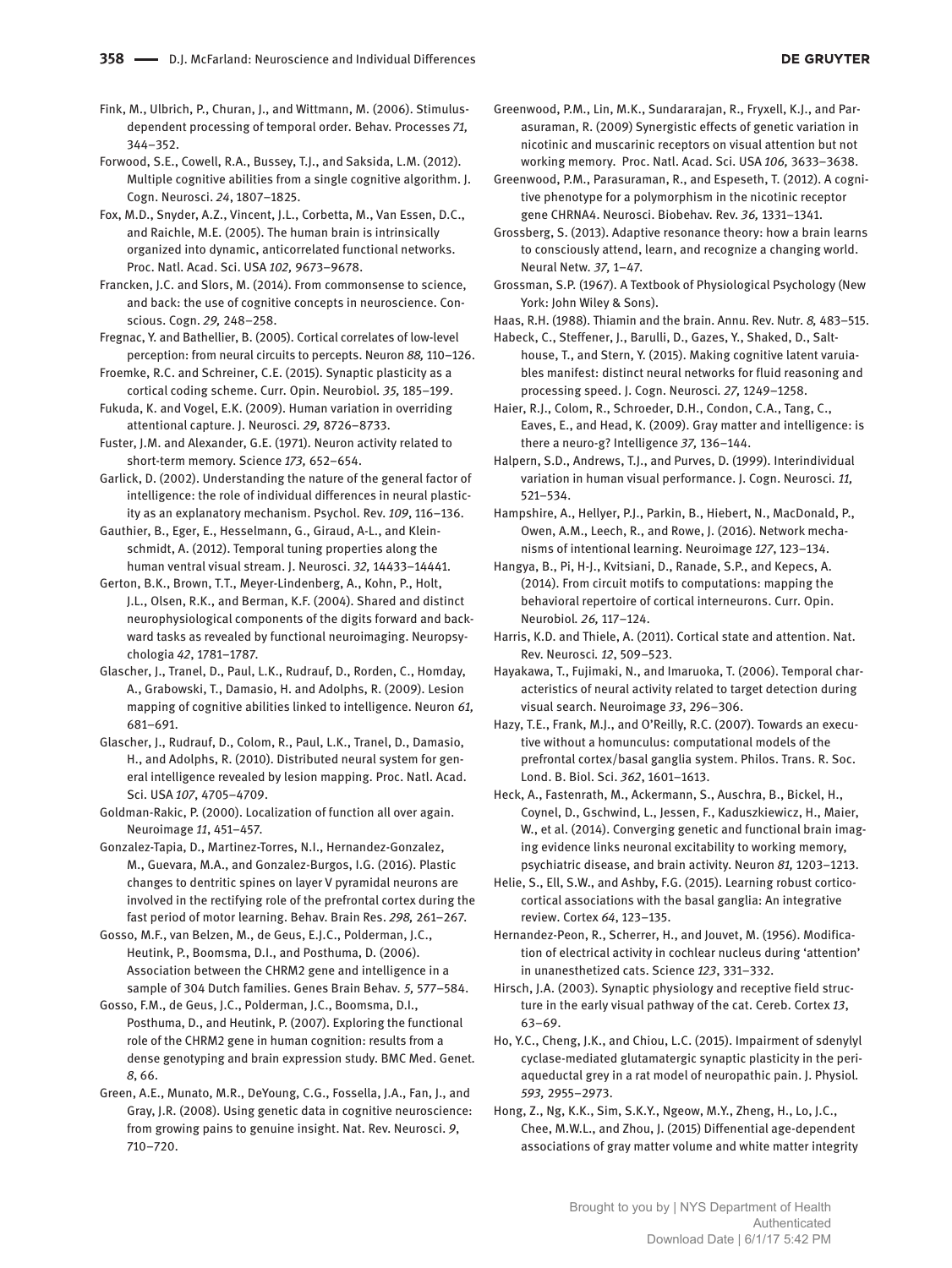with processing speed in healthy older adults. Neuroimage *123,* 42–50.

Hopf, J-M., Luck, S.J., Boelmans, K., Schoenfeld, M.A., Boehler, C.N., Rieger, J., and Heinze, H-J. (2006). The neural site of attention matches the spatial scale of perception. J. Neurosci*. 26*, 3532–3540.

Irlbacher, K., Kraft, A., Kehrer, S., and Brandt, S.A. (2014). Mechanisms and neuronal networks involved in reactive and proactive control of interference in working memory. Neurosci. Biobehav. Rev*. 46,* 58–70.

- Isaacson, J.S. and Scanziani, M. (2011). How inhibition shapes cortical activity. Neuron *72,* 231–243.
- Jensen, A.R. (2000). The g factor: Psychometrics and biology. Novartis Found. Symp. *233,* 37–57.
- Johnson, W. and Deary, I.J. (2011). Placing inspection time, reaction time, and perceptual speed in the broader context of cognitive ability: the VPR model in the Lothian Birth Cohort 1936. Intelligence *39,* 405–417.
- Ju, H., Dranias, M.R., Banumurthy, G., and VanDongen, A.M.J. (2015). Spatiotemporal memory is an intrinsic property of networks of dissociated cortical neurons. J. Neurosci. *35*, 4040–4051.
- Jung, R.E. and Haier, R.J. (2007). The parieto-frontal integration theory (P-FIT) of intelligence: converging neuroimaging evidence. Behav. Brain Sci. *30*, 135–187.
- Kane, M.J. and Engle, R.W. (2002). The role of prefrontal cortex in working-memory capacity, executive attention, and general fluid intelligence: an individual-differences perspective. Psychon. Bull. Rev*. 9,* 637–671.
- Kane, M.J., Hambrick, D.Z., and Conway, A.R.A. (2005). Working memory capacity and fluid intelligence are strongly related constructs: comment on Ackerman, Beir, and Boyle (2005). Psychol. Bull*. 131,* 66–71.
- Karama, S., Colom, R., Johnson, W., Deary, I.J., Haier, R., Waber, D.P., Lepage, C., Ganjavi, H., Jung, R., and Evans, A.C. The Brain Development Group (2011). Cortical thickness correlates of specific cognitive performance accounted for by the general factor of intelligence in healthy children aged 6 to 18. Neuroimage *55,* 1443–1453.
- Kaufman, S.B., DeYoung, C.G., Gray, J.R., Brown, J., and Mackintosh, N. (2009). Associative learning predicts intelligence above and beyond working memory and processing speed. Intelligence *37,* 374–382.
- Konishi, M., McLaren, D.G., Engen, H., and Smallwood, J. (2015). Shaped by the past: the default mode network supports cognition that is independent of immediate perceptual input. PLoS One *10,* e0132209.
- Koshino, H., Minamato, T., Yaoi, K., Osaka, M., and Osaka, N. (2014). Coactivation of the default network regions and working memory network regions during task preparation. Sci. Rep. *4*, 5954.
- Kovacs, K. and Conway, A.R.A. (2016). Process overlap theory: a unified account of the general factor of intelligence. Psychol. Inq. *27*, 151–177.
- Kranzer, J.H. and Jensen, A.R. (1991). Unitary g: Unquestioned postulate or empirical fact? Intelligence *15*, 437–448.
- Krauzlis, R.J., Lovejoy, L.P., and Zenon, A. (2013). Superior colliculus and visual spatial attention. Annu. Rev. Neurosci*. 36,* 165–182.
- Kuznetsova, K.A., Maniega, S.M., Ritchie, S.J., Cox, S.R., Storkey, A.J., Starr, J.M., Wardlaw, J.M., Deary, I.J., and Bastin, M.E. (2016).

Brain white matter structure and information processing speed in healthy older age. Brain Struct. Funct. *221,* 3223–3235.

- Lamb, Y.N., Thompson, C.S., McKay, N.S., Waldie, K.E., and Kirk, I.J. (2015). The brain-derived neurotropic factor (BDNF) val66met polymorphism differentially affects performance on subscales of the Wechsler memory scale – third edition (WMS-III). Front. Psychol. *6,* 1212.
- Larsen, S. and Sjostrom, P.J. (2015). Synapse-type-specific plasticity in local circuits. Curr. Opin. Neurobiol*. 35,* 127–135.
- Levy, R. and Goldman-Rakic, P.S. (2000). Segregation of working memory functions within the dorsallateral prefrontal cortex. Exp. Brain Res. *133,* 23–32.
- Levy, P., Meister, E., and Schlachter, F. (2014). Reconfigurable swarm robots produce self-assembling and self-repairing organisms. Rob. Auton. Syst. *62*, 1371–1376.
- Li, K., Guo, L., Nie, J., Li, G., and Liu, T. (2009). Review of methods for functional brain connectivity detection using fMRI. Comput. Med. Imaging Graph*. 33*, 131–139.
- Li, P., Legault, J., and Litcofsky, K.A. (2014). Neuroplasticity as a function of second language learning: anatomical changes in the human brain. Cortex *58,* 301–324.
- Li, H., Wei, H., Xiao, J., and Wang, T. (2015). Co-evolution framework of swarm self-assembly robots. Neurocomputing *148*, 112–121.
- Lind, P.A., Luciano, M., Horan, M.A., Marioni, R.E., Wright, M.J., Bates, T.C., Rabbitt, P., Harris, S.E., Davidson, Y., Deary, I.J., et al. (2009). No association between cholinergic muscarinic receptor 2 (CHRM2) and genetic variation and cognitive abilities in three independent samples. Behav. Genet*. 39,* 513–523.
- Lipinski, J., Schneegans, S., Sandamirskaya, Y., Spencer, J.P., and Schoner, G. (2012). A neurobehavioral model of flexible spatial language behavior. J. Exp. Psychol. Learn. Mem. Cogn*. 38*, 1490–1511.
- Livingstone, M. and Hubel, D. (1988). Segregation of form, color, movement, and depth: anatomy, physiology, and perception. Science *240*, 740–749.
- Luciano, M., Hansell, N.K., Lahti, J., Davies, G., Medland, S.E., Raikkonen, K., Tenesa, A., Widen, E., McGhee, K.A., Palotie, A., et al. (2011). Whole genome association scan for genetic polymorphisms influencing information processing speed. Biol. Psychol*. 86*, 193–202.
- MacCallum, R.C. and Browne, M.W. (1993). The use of causal indicators in covariance structure models: some practical issues. Psychol. Bull. *114*, 533–541.
- MacCallum, R.C., Wegener, D.T., Uchino, B.N., and Fabrigar, L.R. (1993). The problem of equivalent models in applications of covariance structure analysis. Psychol. Bull. *114*, 185–199.
- Mackintosh, N.J. and Bennett, E.S. (2003). The fractionation of working memory maps onto different components of intelligence. Intelligence *31,* 519–531.
- Maguire, E.A., Intraub, H., and Mullally, S.L. (2016). Scenes, spaces, and memory traces: what does the hippocampus do? Neuroscientist *22*, 432–439.
- Makino, Y., Yokosawa, K., Takeda, Y., and Kumada, T. (2004). Visual search and memory search engage extensive overlapping cerebral corticies: An fMRI study. Neuroimage *23,* 525–533.
- Markus, K.A. and Borsboom, D. (2013). Reflective measurement models, behavior domains, and common causes. New Ideas Psychol. *31*, 54–64.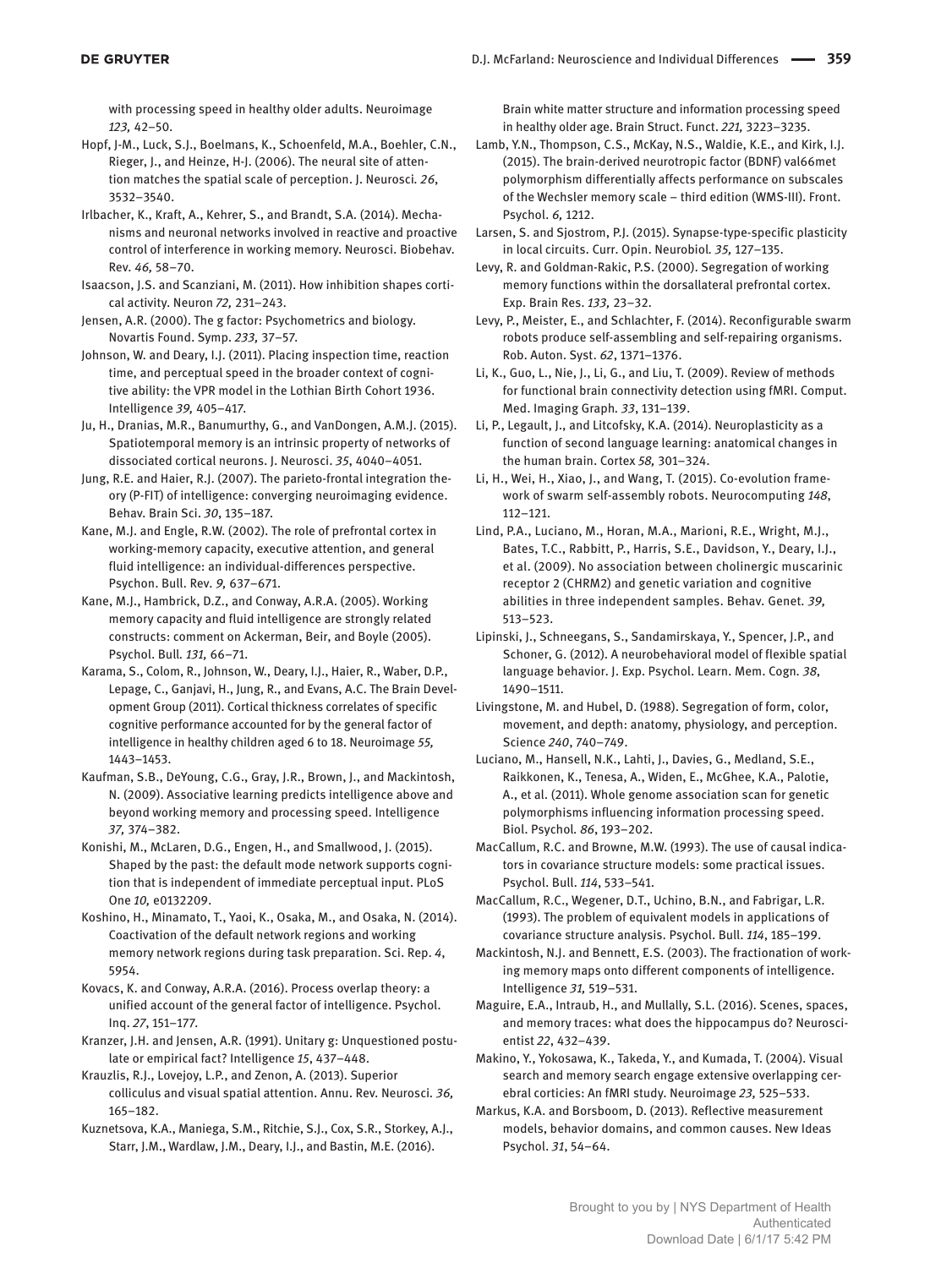McFarland, D.J. (1985). Mouse phenotype modulates the behavioral effects of acute thiamine deficiency. Physiol. Behav*. 35*, 597–601.

McFarland, D.J. (2012). A single g factor is not necessary to simulate positive correlations between cognitive tests. J. Clin. Exp. Neuropsychol*. 34,* 378–384.

McFarland, D.J. (2014). Simulating the effects of common and specific abilities on test performance: an evaluation of factor analysis. J. Speech Lang. Hear. Res*. 57,* 1919–1928.

McFarland, D.J. (2017). Modeling general and specific abilities: evaluation of bifactor models for the WJ-III. Assessment *23*, 698–706.

McFarland, D.J., Sikora, E., and Hotchin, J. (1986). The production of focal herpes encephalitis in mice by stereotaxic inoculation of virus: anatomical and behavioral effects. J. Neurol. Sci*. 72,* 307–318.

McFarland, D.J., Cacace, A.T., and Setzen, G. (1998). Temporal-order discrimination for selected auditory and visual stimulus dimensions. J. Speech Lang. Hear. Res, *41*, 300–314.

McGrew, K.S. (2009). CHC theory and the human cognitive abilities project: standing on the shoulders of the giants of psychometric intelligence research. Intelligence *37*, 1–10.

McGrew, K. S., and Woodcock, R. W. (2001). Woodcock-Johnson III Technical Manual (Riverside).

Middleton, F.A. and Strick, P.L. (2000). Basal ganglia and cerebellar loops: motor and cognitive circuits. Brain Res. Rev. *31*, 236–250.

Miller, E.M. (1994). Intelligence and brain myelination: a hypothesis. Pers. Individ. Dif. *17*, 803–832.

Miller, E.K. and Cohen, J.D. (2001). An integrated theory of prefrontal cortex activity. Annu. Rev. Neurosci. *24*, 167–202.

Milner, A.D. and Goodale, M.A. (2008). Two visual systems reviewed. Neuropsychologia *46,* 774–785.

Mooney, D.M., Zhang, L., Basile, C., Senatorov, V.V., Ngsee, J., Omar, A., and Hu, B. (2004). Distinct forms of cholinergic modulation in parallel thalamic sensory pathways. Proc. Natl. Acad. Sci. USA *101*, 320–324.

Moosbrugger, H., Goldhammer, F., and Schweizer, K. (2006). Latent factors underlying individual differences in attention measures: perceptual and executive attention. Eur. J. Psychol. Assess. *22,* 177–188.

Morris, L.S., Kundu, P., Dowell, N., Mechelmans, D.J., Favre, P., Irvine, M.A., Robbins, T.W., Daw, N., Bullmore, E.T., Harrison, N.A., et al. (2016). Fronto-striatal organization: defining functional and microstructural substrates of behavioral flexibility. Cortex *74*, 118–133.

Murray, E.A. and Richmond, B.J. (2001). Role of perirhinal cortex in object perception, memory, and associations. Curr. Opin. Neurobiol*. 11,* 188–193.

Naatanen, R. (1992). Attention and Brain Function (Hillsdale, New Jersey: Lawrence Erlbaum Associates), p. 3.

Naatanen, R., Tervaniemi, M., Sussman, E., Paavilainen, P., and Winkler, I. (2001). Primitive intelligence in the auditory cortex. Trends Neurosci. *24,* 283–288.

Nam, D. and Kim, S-Y. (2008). Gene-set approach for expression pattern analysis. Brief Bioinform*. 9,* 189–197.

Needleman, H. (2004). Lead poisoning. Annu. Rev. Med*. 55,* 209–222.

Nelson, C.L., Sarter, M., and Bruno, J.P. (2005). Prefrontal cortical modulation of acetylcholine release in posterior parietal cortex. Neuroscience *132*, 347–359.

Nicolaides, C., Juanes, R., and Cueto-Felgueroso, L. (2016). Selforganization of network dynamics into local quantized states. Sci. Rep*. 6,* 21360.

Nobre, A.C., Sebestyen, G.N., Gitelman, D.R., Frith, C.D., and Mesulam, M.M. (2002). Filtering of distractors during visual search studied by positron emission tomography. Neuroimage *16,* 968–976.

Oberauer, K., Suss, H-M., Wilhelm, O., and Wittmann, W.W. (2008). Which working memory functions predict intelligence? Intelligence *36,* 641–652.

O'Connell, M.N., Barczak, A., Schroeder, C.E., and Lakatos, P. (2014). Layer specific sharpening of frequency tuning by selective attention in primary auditory cortex. J. Neurosci. *34,* 16496–16496.

Olsson, H., Bjorkman, C., Haag, K., and Juslin, P. (1998). Auditory inspection time: on the importance of selecting the appropriate sensory continuum. Pers. Individ. Dif. *25,* 627–634.

Pasternak, T. and Greenlee, M.W. (2005). Working memory in primate sensory systems. Nat. Rev. Neurosci*. 6,* 97–107.

Paivio, A. (2014). Intelligence, dual coding theory, and the brain. Intelligence *47*, 141–158.

Pearce, E. and Bridge, H. (2013). Is orbital volume associated with eyeball and visual cortex volume in humans? Ann. Hum. Biol. *40,* 531–540.

Pessoa, L. (2014). Understanding brain networks and brain organization. Phys. Life Rev. *11*, 400–435.

Pezzulo, G. and Cisek, P. (2016). Navigating the affordance landscape: feedback control as a process model of behavior and cognition. Trends Cogn. Sci*. 20*, 414–424.

Poghosyan, V. and Ioannides, A.A. (2007). Precise mapping of early visual responses in space and time. Neuroimage *35,* 759–770.

Posner, M.I. (1975). Psychobiology of Attention. Handbook of Psychobiology. M.S. Gazzaniga and C. Blakemore, eds. (Cambridge, MA: Academic Press), pp. 441–480.

Posner, M.L. and DiGirolamo, G.J. (2000). Cognitive neuroscience: origins and promise. Psychol. Bull. *126,* 873–889.

Primi, R. (2014). Developing a fluid intelligence scale through a combination of Rasch modeling and cognitive psychology. Psychol. Assess. *26,* 774–788.

Rasmusson, D.D., Smith, S.A., and Semba, K. (2007). Inactivation of prefrontal cortex abolishes cortical acetylcholine release evoked by sensory or sensory pathway stimulation in the rat. Neuroscience *149,* 232–241.

Rauschecker, J.P. (2009). Cortical processing streams and central auditory plasticity. Controversies in Central Auditory Processing Disorder. A.T. Cacace and D.J. McFarland, eds. (San Diego, CA: Plural Publishing), pp. 61–82.

Reed, T.E. and Jensen, A.R. (1992). Conduction velocity in a brain nerve pathway of normal adults correlates with intelligence level. Intelligence *16,* 259–272.

Reeve, C.L. and Charles, J.E. (2008). Survey of opinions on the primacy of g and social consequences of ability testing: a comparison of expert and non-expert views. Intelligence *36,* 681–688.

Reingold, E.M. and Glaholt, M.G. (2014). Cognitive control of fixation duration in visual search: the role of extrafovial processing. Vis. Cogn. *22,* 610–634.

Richiardi, J., Altmann, A., Milazzo, A-C., Chang, C., Chakravarty, M.M., Banaschewski, T., Barker, G.J., Bokde, A.L.W., Bromberg, U., Büchel, C., et al. (2015). Correlated gene expression supports synchronous activity in networks. Science *348,* 1241–1244.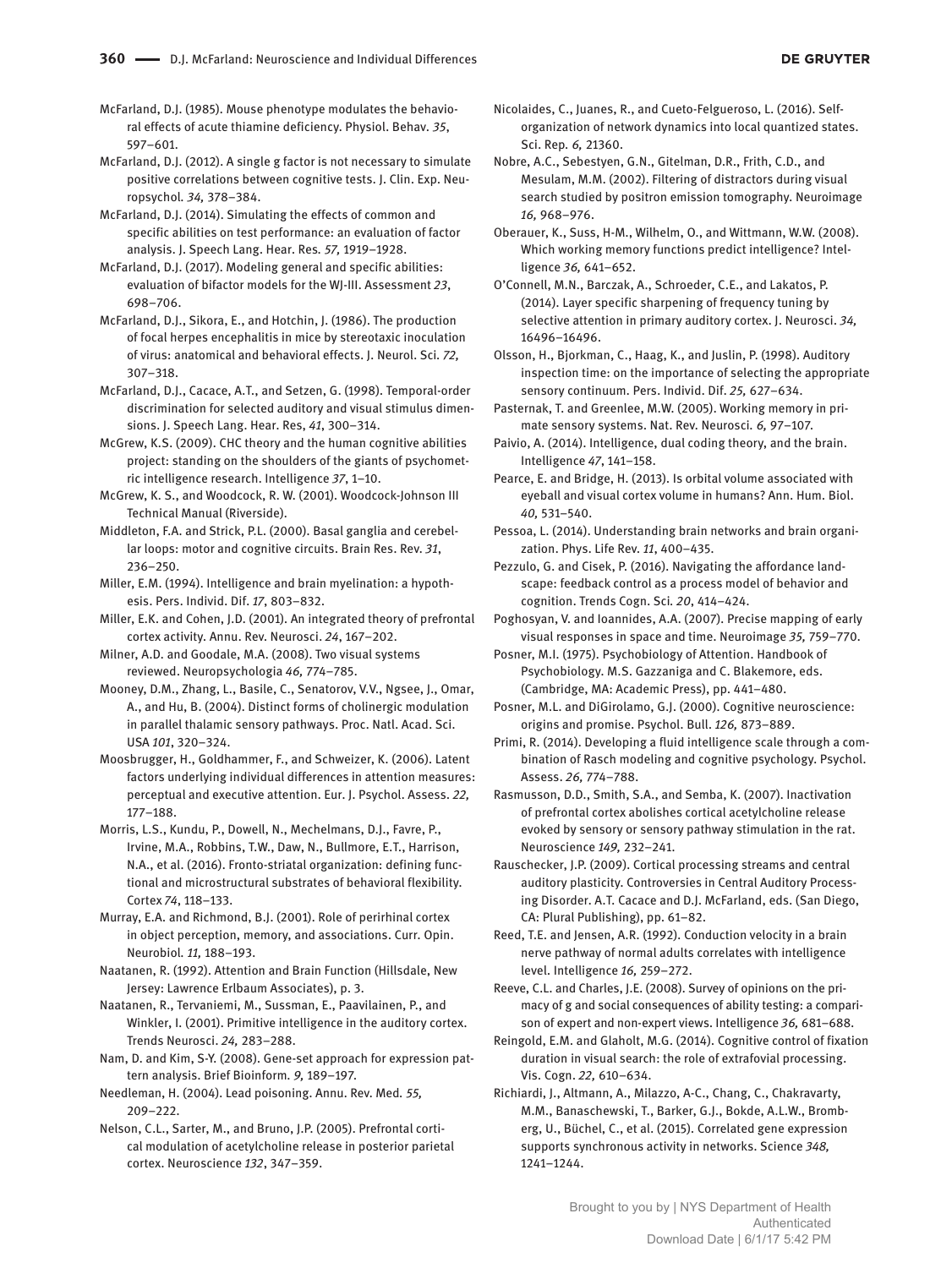Roman, F.J.R., Abad, F.J., Escorial, S., Burgaleta, M., Martinez, K., Alvarez-Linera, J., Quiroga, M.A., Karama, S., Haier, R.J., and Colom, R. (2014). Reversed hierarchy in the brain for general and specific cognitive abilities: a morphometric analysis. Hum. Brain Mapp*. 35*, 3805–3818.

Rosvold, H.E. (1972). The frontal lobe system: cortical-subcortical interrelationships. Acta Neurobiol. Exp. (Warsaw) *32,* 439–460.

Rottschy, C., Caspers, S., Roski, C., Reetz, K., Dogan, I., Schilz, J.B., Zilles, K., Laird, A.R., Fox, P.T., and Eickhoff, S.B. (2013). Differentiated parietal connectivity of frontal regions for 'what' and 'where' memory. Brain Struct. Funct. *218,* 1551–1567.

Rougier, N.P., Noelle, D.C., Braver, T.S., Cohen, J.D., and O'Reilly, R.C. (2005). Prefrontal cortex and flexible cognitive control: rules without symbols. Proc. Natl. Acad. Sci. USA *102*, 7338–7343.

Ruz, M. (2006). Let the brain explain the mind: the case of attention. Philos. Psychol*. 19,* 495–505.

Salinas, E. and Their, P. (2000). Gain modulation: a major computational principal of the central nervous system. Neuron *27,* 15–21.

Saper, C.B. (1984). Organization of cerebral cortical afferent systems in the rat. II. Magnocellular basal nucleus. J. Comp. Neurol*. 222,* 313–342.

Scantlebury, N., Bouffet, E., Laughlin, S., Strother, D., McConnel, D., Hukin, J., Fryer, C., Laperrierre, N., Montour-Proulx, I., Keene, D., et al. (2016). White matter and information processing speed following treatment with cranial-spinal radiation for pediatric brain tumor. Neuropsychology *30,* 425–438.

Schenkluhun, B., Ruff, C.C., Heinen, K., and Chambers, C.D. (2008). Parietal stimulation decouples spatial and feature-based attention. J. Neurosci. *28,* 11106–11110.

Schettino, A., Rossi, V., Pourtois, G., and Muller, M.M. (2016). Involuntary attentional orienting in the absence of awareness speeds up early sensory processing. Cortex *74,* 107–117.

Schmiedek, F., Hildebrandt, A., Lovden, M., Wilhelm, O., and Lindenberger, U. (2009). Complex span versus updating tasks of working memory: the gap is not that deep. J. Exp. Psychol. Learn. Mem. Cogn*. 35,* 1089–1096.

Schneider, K.K., Schote, A.B., Meyer, J., Markett, S., Reuter, M., and Frings, C. (2015). Individual response speed is modulated by variants of the gene encoding the alpha 4 sub-unit of the nicotinic acetylcholine receptor (CHRNA4). Behav. Brain Res*. 284,* 11–18.

Schweizer, K. (2005). An overview of research into the cognitive basis of intelligence. J. Individ. Differ*. 26,* 43–51.

Schweizer, K., Moosbrugger, H., and Goldhammer, F. (2005). The structure of the relationship between attention and intelligence. Intelligence *33,* 589–611.

Scolari, M., Seidl-Rathkopf, K.N., and Kastner, S. (2015). Functions of the human frontoparietal attention network: evidence from neuroimaging. Curr. Opin. Behav. Sci. *1,* 32–39.

Sheppard, L.D. and Vernon, P.A. (2008). Intelligence and speed of information processing: a review of 50 years of research. Pers. Individ. Dif*. 44,* 535–551.

Sherman, M.S. (2007). The thalamus is more than just a relay. Curr. Opin. Neurobiol. *17*, 417–422.

Silverstein, A.B. (1982). Factor structure of the Wechsler adult intelligence scale-revised. J. Consult. Clin. Psychol. *50*, 661–664.

Slee, S.J. and David, S.V. (2015). Rapid task-related plasticity of spectrotemporal receptive fields in the auditory midbrain. J. Neurosci. *35*, 13090–13102.

Soreq, H. (2015). Checks and balances on cholinergic signaling in brain and body function. Trends Neurosci. *38,* 448–458.

Soriano-Mas, C., Harrison, B.J., Pujol, J., Lopez-Sola, M., Hernandez-Ribas, R., Alonso, P., Contreras-Rodriguez, O., Gimenez, M., Blanco-Hinojo, L., Ortiz, H., et al. (2013). Structural covariance of the neostriatum with regional gray matter volumes. Brain Struct. Funct. *218*, 697–709.

Sreenivasan, K.K., Curtis, C.E., and D'Esposito, M. (2014). Revisiting the role of persistent neural activity during working memory. Trends Cogn. Sci. *18,* 82–89.

Stam, C.J. and van Straaten, E.C.W. (2012). The organization of physiological brain networks. Clin. Neurophysiol. *123*, 1067–1087.

Stankov, L. (1983). Attention and intelligence. J. Educ. Psychol. *75,* 471–490.

Staufer, C.C., Haldemann, J., Troche, S.J., and Rammsayer, T.H. (2012). Auditory and visual temporal sensitivity: evidence for a hierarchical structure of modality-specific and modality-independent levels of temporal information processing. Psychol. Res. *76*, 20–31.

Stemmler, M., Mathis, A., and Herz, A.V.M. (2015). Connecting multiple spatial scales to decode the population activity of grid cells. Sci. Adv. *1*, e15008.

Stigliani, A., Weiner, K.S., and Grill-Spector, K. (2015). Temporal processing capacity in high-level visual cortex is domain specific. J. Neurosci. *35,* 12412–12424.

Stromer, V.S., Passow, S., Biesenack, J., and Li, S-C. (2011). Dopaminergic and cholinergic modulations of visual-spatial attention and working memory: insights from molecular genetic research and implications for adult cognitive development. Dev. Psychol*. 48,* 875–889.

Stuss, D.T. (2011). Functions of the frontal lobes: Relation to executive functions. J. Int. Neuropsychol. Soc. *17,* 759–765.

Suga, N., Gao, E., Zhang, Y., Ma, X., and Olsen, J.F. (2000). The corticofugal system for hearing: recent progress. Proc. Natl. Acad. Sci. USA *97,* 11807–11814.

Sutherland, M.T., Ray, K.L., Riedel, M.C., Yanes, J.A., Stein, E.A., and Laird, A.R. (2015). Neurobiological impact of nicotinic acetylcholine receptor agonists: an activation likehood estimation meta-analysis of pharmacologic neuroimaging studies. Biol. Psychiatry *78*, 711–720.

Tachibana, R., Namba, Y., and Noguchi, Y. (2014). Two factors of visual recognition independently correlate with fluid intelligence. PLoS One *9*, e97429.

Takeuchi, H., Taki, Y., Hashizume, H., Asano, K., Sassa, Y., Yokota, S., Kotozaki, Y., Nouchi, R., and Kawashima, R. (2015). The impact of television viewing on brain structures: cross-sectional and longitudinal analysis. Cereb. Cortex *25*, 1188–1197.

Thompson, G.H. (1920). General versus group factors in mental activities. Psychol. Rev*. 27,* 173–190.

Thompson, R.F. (2005). In search of memory traces. Annu. Rev. Psychol*. 56*, 1–23.

Thompson-Schill, S.L., Bedny, M., and Goldberg, R.F. (2005). The frontal lobes and the regulation of mental activity. Curr. Opin. Neurobiol*. 15*, 219–224.

Thorson, I.L., Lienard, J., and David, S.V. (2015). The essential complexity of auditory receptive fields. PLoS Comput. Biol*. 11,* e1004628.

Tulsky, D.S. and Price, L.R. (2003). The joint WAIS-III and WMS-III factor structure: development and cross-validation of a sixfactor model of cognitive functioning. Psychol. Assess. *15,* 149–162.